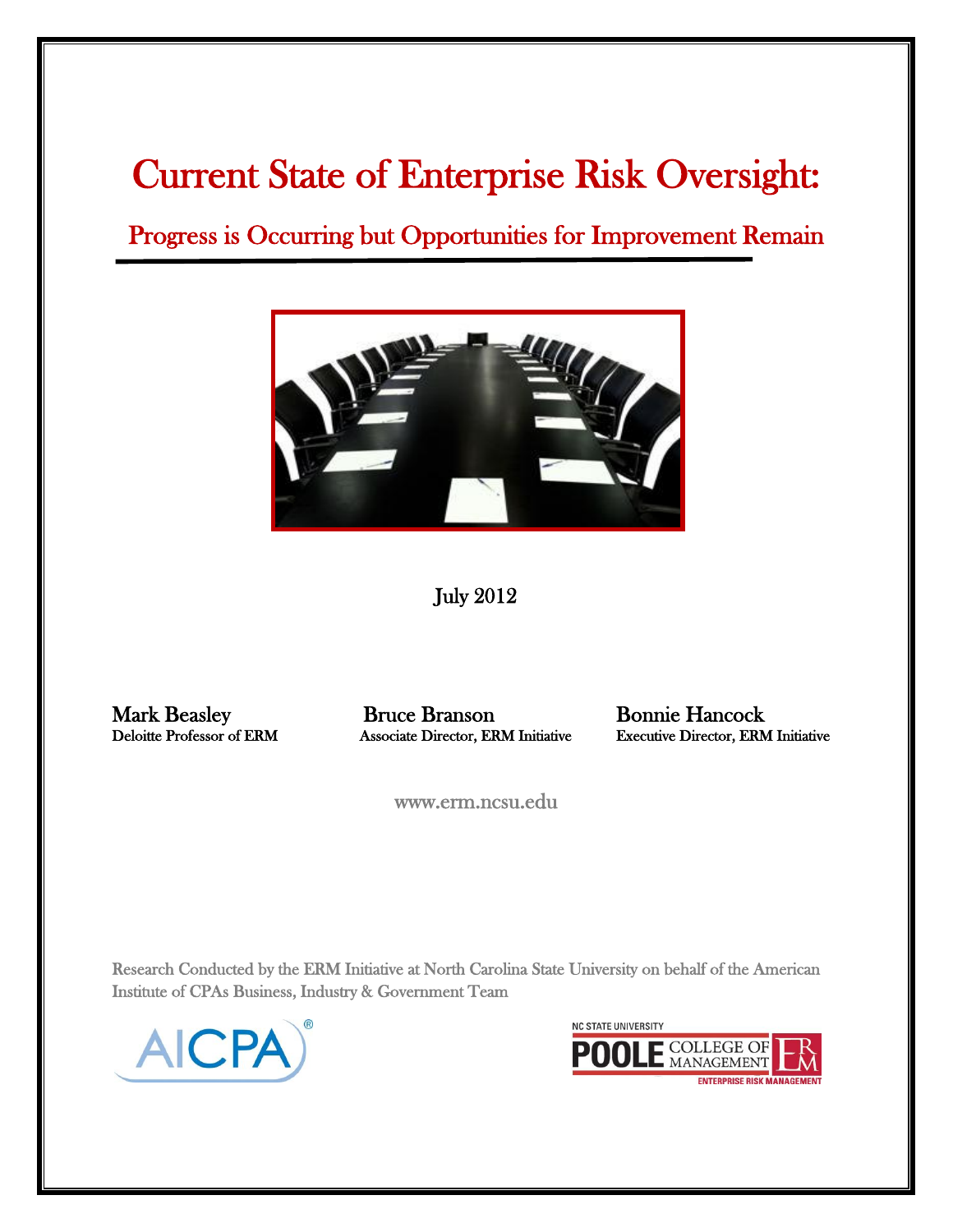### Overview of Study

Recent events, such as the significant investment loss at JP Morgan Chase, economic and political uncertainty across much of Europe, the increasing influence of social media, and continuing concerns about cyber threats, highlight the impact and speed in which emerging events can affect the strategic success of an enterprise. In response, an increasing number of business leaders are reexamining their approaches to risk management in an effort to become better informed and more prepared to address emerging threats to their organization. That, coupled with a spate of recent corporate governance reforms, is placing greater expectations on boards of directors and senior executives for more effective enterprise-wide risk oversight.

To obtain a better understanding of the current state of enterprise risk oversight among entities of all types and sizes, we conducted this study in conjunction with the American Institute of Certified Public Accountants' (AICPA) Business, Industry, and Government Team. This is the fourth year that we have conducted similar research in partnership with the AICPA. Data was collected during April and May 2012 through an online survey instrument electronically sent to members of the AICPA's Business and Industry group who serve in chief financial officer or equivalent senior executive positions. In total, we received 618 responses to our survey (not all questions received 618 responses as discussed on p. 5). This report summarizes our findings and provides a great resource for benchmarking an organization's approach to risk oversight against current trends.

This year we observe a notable increase in the percentage of organizations who report increased maturity of their enterprise-wide risk oversight processes, with large organizations, public companies, and financial services organizations significantly more mature than other organizations in their enterprise-risk oversight processes. Despite improvements, significant opportunities remain for organizations to strengthen underlying processes for identifying and assessing key risks facing the entity especially as it relates to integrating risk oversight efforts with strategic planning activities.

The next three pages summarize some of the key findings from this research. The remainder of the report provides more detailed information about other key findings and related implications for risk oversight.

| <b>Mark Beasley</b>                                | <b>Bruce Branson</b>                                      | <b>Bonnie Hancock</b>                              |
|----------------------------------------------------|-----------------------------------------------------------|----------------------------------------------------|
| Deloitte Professor of ERM<br><b>ERM</b> Initiative | <i>Associate Director</i><br><i><b>ERM</b></i> Initiative | <i>Executive Director</i><br><b>ERM</b> Initiative |
|                                                    |                                                           |                                                    |

The ERM Initiative in the Poole College of Management at North Carolina State University provides thought leadership on enterprise risk management (ERM) and its integration with strategic planning and corporate governance, with a focus on helping boards of directors and senior executives gain strategic advantage by strengthening their oversight of all types of risks affecting the enterprise.

www.erm.ncsu.edu.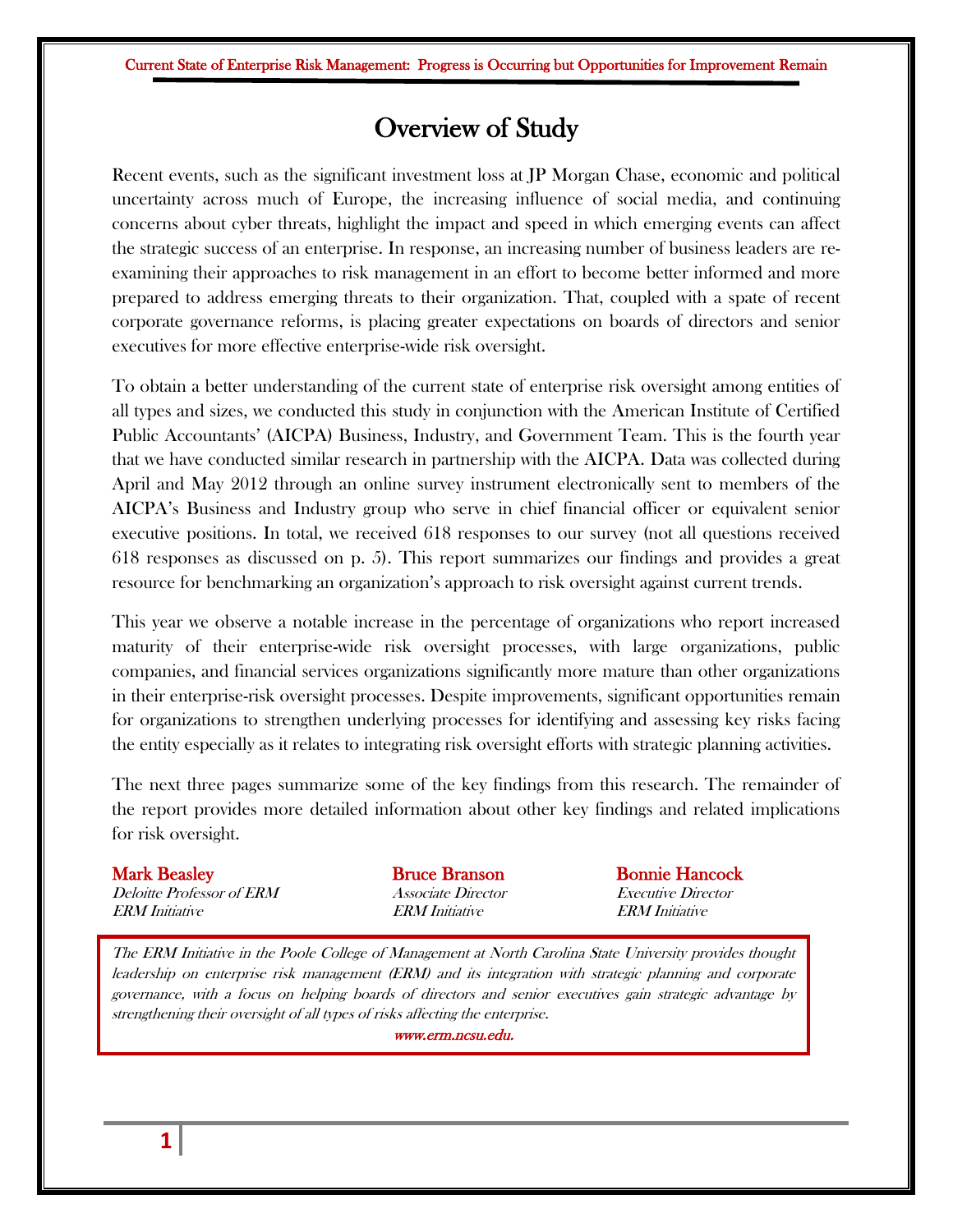## Key Findings

#### Nature and Extent of Risks Organizations Face

- Organizations continue to face an increasing volume and complexity of risks, and they report having been caught off-guard by operational surprises on a regular basis:
	- $\triangleright$  About 62% of respondents believe that the volume and complexity of risks have changed "extensively" or "mostly" in the last five years. This holds true for organizations of all sizes and types.
	- $\triangleright$  Over two-thirds (68.1%) admit they were caught off guard by an operational surprise "somewhat" to "extensively" in the last five years. This was even higher for large organizations and public companies.

#### Adoption of an Enterprise-Wide Approach to Risk Oversight

- There is a steady increase in the percentage of organizations that claim to have a "complete formal enterprise-risk management process in place."
	- $\triangleright$  In 2009, we found that only 8.8% of organizations we surveyed claimed to have complete ERM processes in place; by 2012, 23.4% made that claim.
	- $\triangleright$  The largest organizations and public companies are even further along, with 46.6% and 45.6% of those organizations, respectively, claiming to have complete ERM processes in place. In contrast, just over 10% of not-for-profit organizations made that claim.
- Despite that, almost 40% of all organizations in the survey have no ERM processes in place, which is surprising given that two-thirds of organizations describe their risk culture as "strongly risk averse" or "risk averse."

#### Pressure for Improved Enterprise-Wide Risk Oversight

- Almost two-thirds of organizations experience "somewhat" to "extensive" pressure from external parties to provide more information about risks.
	- $\triangleright$  Financial services organizations are especially experiencing these external pressures with 85.1% experiencing them "somewhat" to "extensively."
	- $\triangleright$  Similarly, about three-fourths of the large organizations and public companies experience similar levels of pressure from external parties.
- Factors leading to an increased senior executive focus on risk management activities vary across types of organizations.
	- $\triangleright$  For the large organizations, the board is the most common factor whereas for financial services organizations and public companies it is their regulator(s).

#### Nature of Risk Oversight Processes

While the percentage of organizations embracing ERM is on the rise, the level of risk management sophistication still remains fairly immature for most responding to our survey.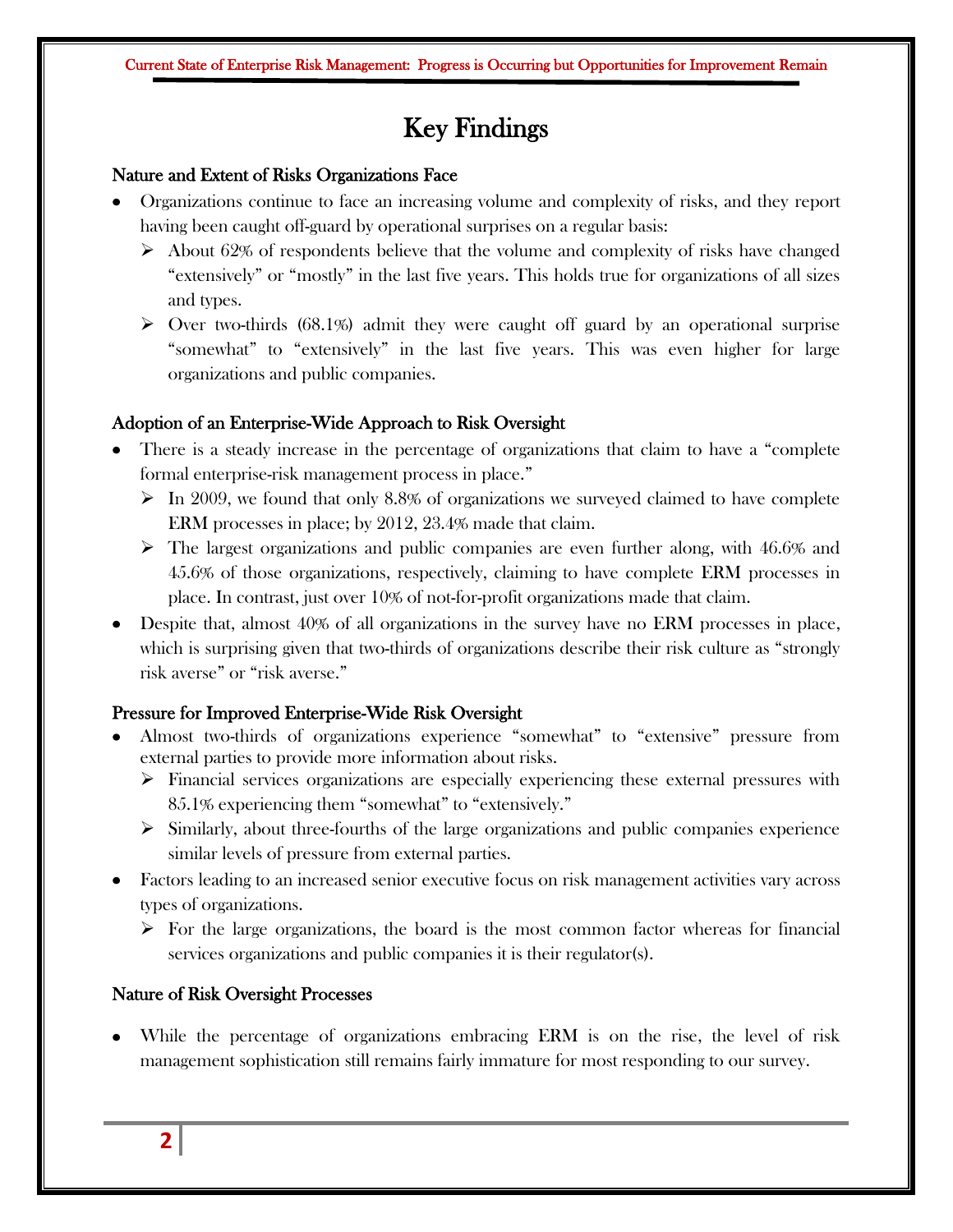- $\triangleright$  Even the large organizations, public companies, and financial services organizations have room for improvement, with less than 40% claiming to have "mature" or "robust" risk management oversight.
- $\triangleright$  Less than half the organizations have a formal policy statement regarding its enterprise-wide risk management approach.

#### Risk Oversight Leadership

- We observed a notable increase over prior years in the percentage of respondent organizations that have formally designated an individual to serve as the Chief Risk Officer (CRO) or equivalent senior risk executive.
	- $\triangleright$  In 2009, 17.8% reported they have that designation in place as compared to 37.7% in 2012.
	- $\triangleright$  In about half of those organizations the individual typically reports to the CEO/President.
- Similarly, we saw a notable increase in the percentage of organizations that have a management-level risk committee or equivalent.
	- $\geq 48.6\%$  have that kind of committee in 2012 compared to 22% in 2009.
	- $\triangleright$  Over 70% of the large organizations, public companies, and financial services organizations have internal risk management committees.
	- $\triangleright$  For most organizations, the committee meets at least quarterly.

#### Techniques to Identify and Assess Risks

- A growing number of organizations are maintaining inventories of risks at the enterprise level.  $\triangleright$  Only 19.6% claimed to do so in 2009 compared to 37.9% in 2012.
	- $\triangleright$  Updates of risk inventories are typically done on an annual basis.
- Despite maintaining risk inventories, close to three-quarters of the organizations do not provide explicit guidelines or measures to business unit leaders on how to assess probability and impact of risks.

#### Communicating Information About Key Risks

- Just under half (43.3%) either have no structured process for identifying and reporting risk exposures to the board or they track risks by silos with minimal reporting of aggregate risk exposures to the board.
- The majority of organizations  $(62.6%)$  communicate key risks on an *ad hoc* basis at management meetings. Only 33.3% explicitly schedule agenda time to discuss key risks at management meetings.
- Large organizations, public companies and financial services organizations are much more likely to prepare written reports about risk information monthly, quarterly, or annually.
- There seems to be room for improvement in the nature of risk information being reported to senior executives. Almost half (43.0%) of our respondents admitted that they were "not at all" or were "minimally" satisfied with the nature and extent of the reporting of key risk indicators to senior executives regarding top risk exposures.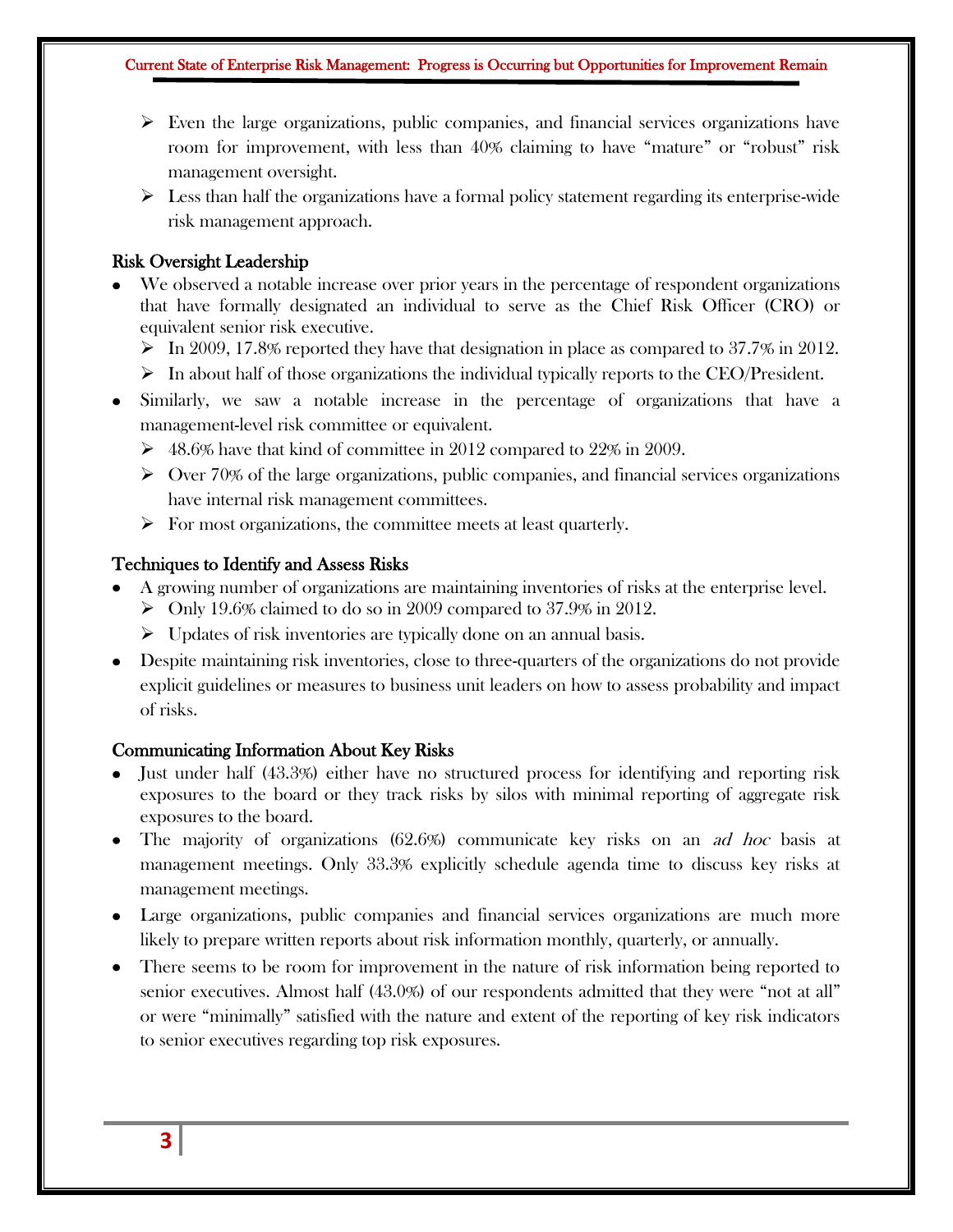#### Board of Director Involvement in Enterprise Risk Oversight

- Just under half of the boards in the full sample have formally assigned risk oversight responsibilities to a board committee; however, board delegation to a committee is noticeably more common for the largest organizations, public companies, and financial services organizations.
	- $\triangleright$  If boards delegate risk oversight to a committee, most are assigning that task to the audit committee.
- About 60% of the boards review and discuss in a specific meeting the top risk exposures facing the organization; however, the boards of the large organizations and public companies do that more often (in at least three-fourths of those organizations).
- A growing percentage of organizations provide a report to the board of directors or one of its committees describing the entity's top risk exposures on at least an annual basis. In 2009, 26.3% claimed that kind of reporting compared to 49.9% in 2012.
- While not-for-profits organizations tend to report fewer than 5 risks to the board, large organizations, public companies, and financial services organizations usually report between 5 and 19 risks.

#### Integration of Risk Oversight and Strategic Planning

- There may be opportunities for organizations to strengthen the connections between risk oversight and strategic planning.
	- $\triangleright$  Over one-third of the organizations do no formal assessments of emerging strategic, market, or industry risks.
	- $\triangleright$  For those that attempt to assess strategic risks, most do so in a predominantly qualitative manner or by using a blend of qualitative and quantitative techniques.
	- $\triangleright$  About half of the organizations fail to meaningfully consider existing risk exposures when evaluating new strategic initiatives.
- Less than one-third have "mostly" or "extensively" articulated the organization's appetite for or tolerance of risks in the context of strategic planning.
- Just over 15% believe "mostly" or "extensively" that the organization's risk management process is a proprietary strategic tool that provides unique competitive advantage.

#### Linkage of Risk Oversight and Compensation

Most organizations do not include risk management activities as an explicit component in determining compensation.

#### Barriers to Progress

- Barriers still exist that restrict progress in the effectiveness of an organization's risk management processes, with the most common being the belief that "risks are monitored in other ways besides ERM."
- About a third also noted "too many pressing needs" and "no requests to change our risk management approach" as barriers to progress.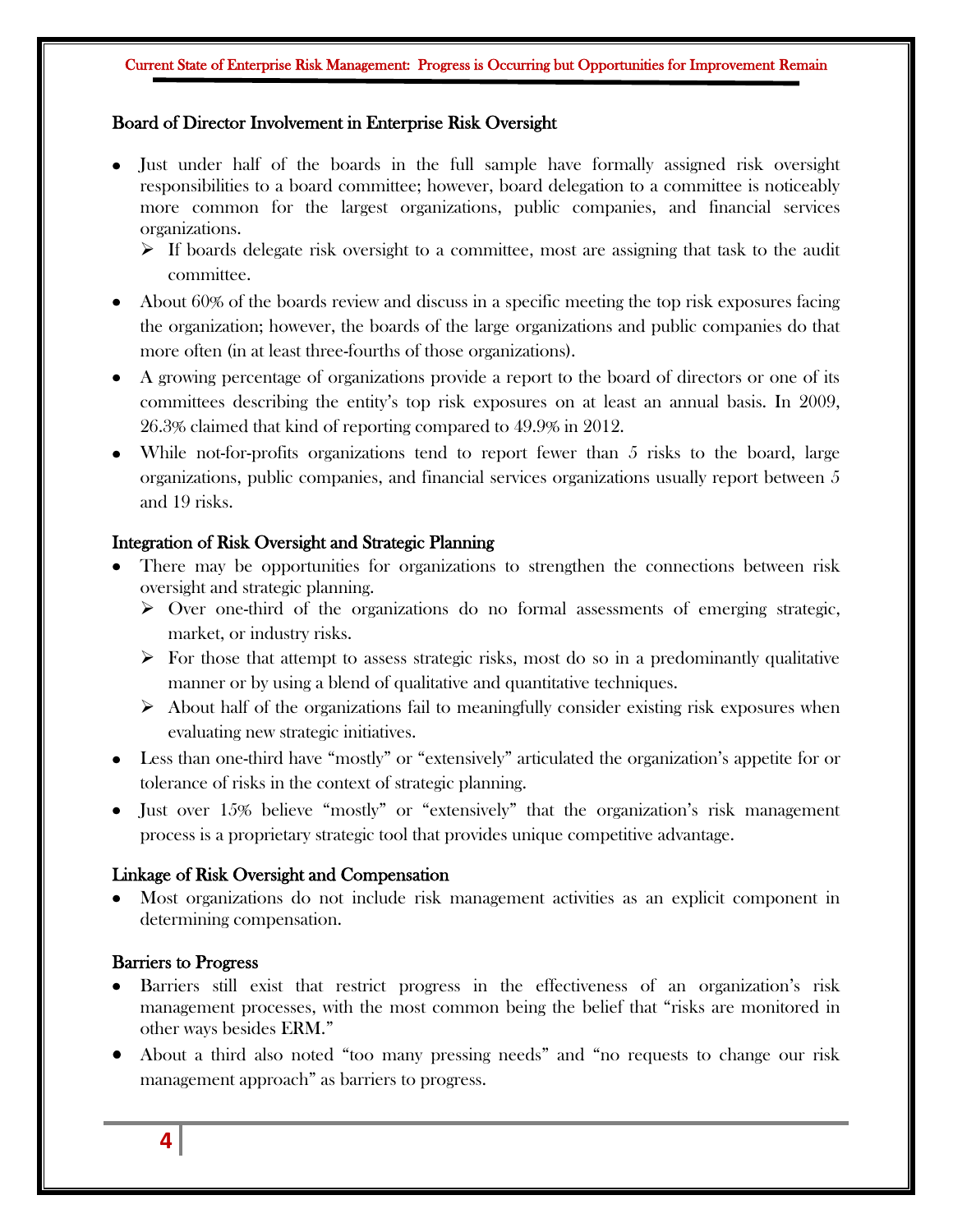### Overview of Research Approach

This study was conducted by research faculty who lead the Enterprise Risk Management Initiative (the ERM Initiative) in the Poole College of Management at North Carolina State University (for more information about the ERM Initiative please see http://www.erm.ncsu.edu). The research was conducted in conjunction with the American Institute of Certified Public Accountants' (AICPA) Business, Industry, and Government Team. Data was collected during April and May 2012 through an online survey instrument electronically sent to members of the AICPA's Business and Industry group who serve in chief financial officer or equivalent senior executive positions. In total, we received 618 partially or fully completed surveys. <sup>1</sup> This report summarizes our findings.

#### Description of Respondents

Respondents completed an online survey consisting of over 40 questions that sought information about various aspects of risk oversight within their organizations. Most of those questions were included in our three previous editions of the surveys covered in our 2009, 2010, and 2011

reports. <sup>2</sup> This approach provides us an opportunity to observe any shifts in trends in light of more recent developments surrounding board and senior executive's roles in risk oversight.

Because the completion of the survey was voluntary, there is some potential for bias if those choosing to respond differ significantly from those who did not respond. Our study's results

Results are based on responses from 618 executives, mostly serving in financial leadership roles, representing a variety of industries and firm sizes.

may be limited to the extent that such bias exists. Also, some respondents provided an answer to selected questions while they omitted others. Furthermore, there is a high concentration of respondents representing financial reporting roles. Possibly there are others leading the risk management effort within their organizations whose views are not captured in the responses we received. Despite these limitations, we believe the results reported herein provide useful insight about the current level of risk oversight maturity and sophistication and highlight many challenges associated with strengthening risk oversight in many different types of organizations.

A variety of executives serving in financial roles responded to our survey, with 39.7% having the title of chief financial officer (CFO), 18.9% serving as controller, and 18.9% leading internal audit. Other respondents included the chief risk officer (5.7%) and treasurer (1.2%), with the remainder representing numerous other executive positions.

#### Nature of Organizations Represented

A broad range of industries are represented by the respondents. Consistent with our 2011 survey, the four most common industries responding to the 2012 survey were finance, insurance, and real

 $\overline{\phantom{a}}$ <sup>1</sup> Not all questions were completed by all 618 respondents. In some cases, the questions were not applicable based on their responses to other questions. In other cases, the respondents chose to skip a particular question. <sup>2</sup> Visit<http://www.poole.ncsu.edu/erm/index.php/research/nc-state-erm-research> to obtain a copy of all prior reports.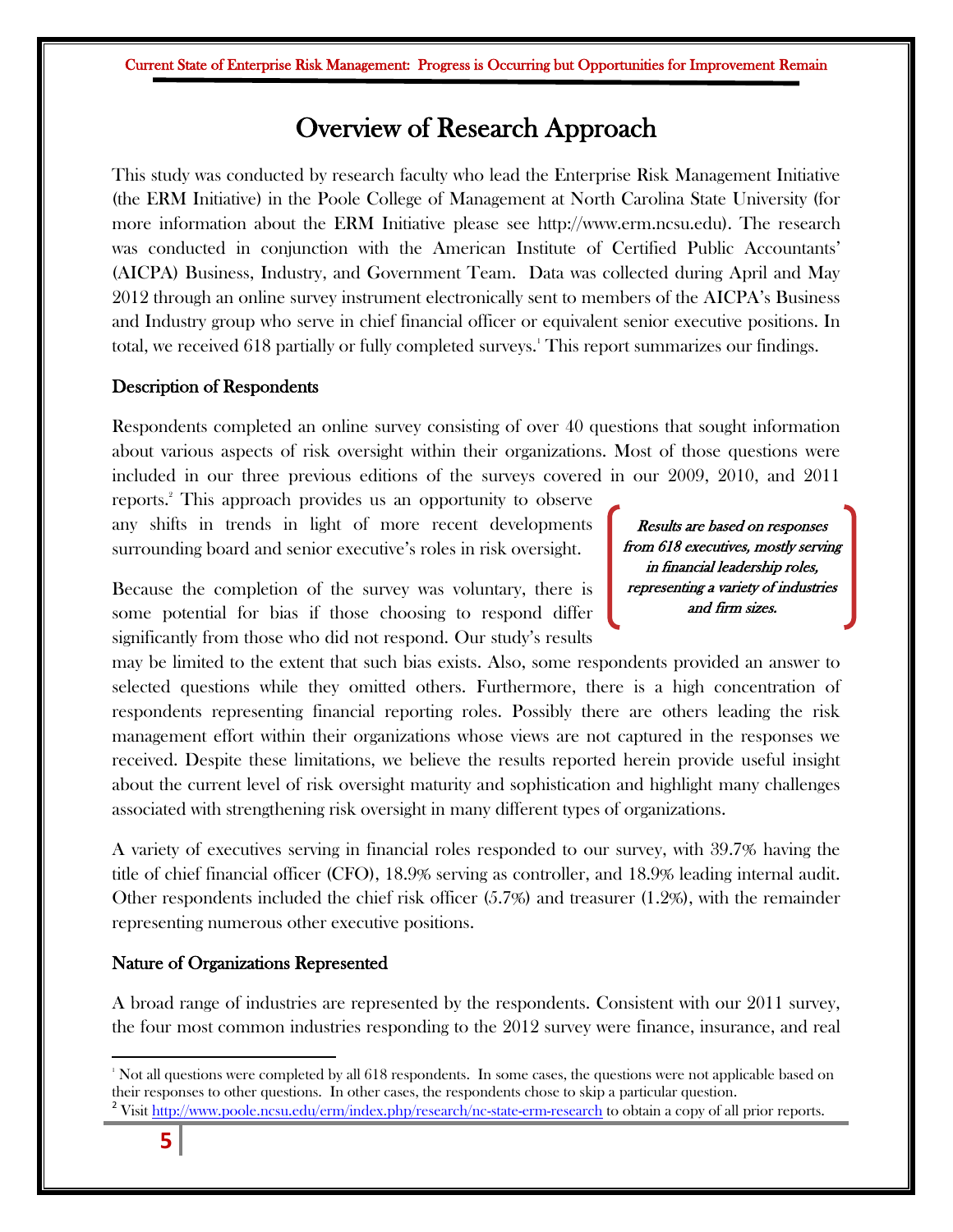estate (34.4%), followed by manufacturing (16.6%), not-for-profit (14.6%), and services (13.7%). The mix of industries is generally consistent with the mix in both our 2009, 2010, and 2011 reports.

| <b>Industry (SIC Codes)</b>                 | <b>Percentage of Respondents</b> |
|---------------------------------------------|----------------------------------|
| Finance, Insurance, Real Estate (SIC 60-67) | 34.4%                            |
| Manufacturing (SIC 20-39)                   | 16.6%                            |
| Not-for-Profit (SIC $N/A$ )                 | 14.6%                            |
| Services (SIC 70-89)                        | 13.7%                            |
| Construction (SIC 15-17)                    | 5.1%                             |
| Retail (SIC $52-59$ )                       | 4.4%                             |
| Wholesale/Distribution (SIC 50-51)          | 3.7%                             |
| Transportation (SIC 40-49)                  | 2.9%                             |
| <b>Mining (SIC 10-14)</b>                   | 1.7%                             |
| All Other                                   | 2.9%                             |

A variety of sizes of organizations are represented by the respondents to the survey. As shown in the table below, two-thirds (66.9%) of companies that provided data about their financial performance generated revenues up to \$500 million in their most recent fiscal year. An additional 11.4% generated revenues between \$500 million and \$1 billion while 21.7% (88 of 405 organizations providing revenue data) earned revenues in excess of \$1 billion. Almost all (93%) of the organizations are based in the United States.

| Range of Revenues in Most Recent<br><b>Fiscal Year</b> | <b>Percentage of Respondents</b> |
|--------------------------------------------------------|----------------------------------|
| $$0 \lt x \lt $10$ million                             | 13.1%                            |
| $$10$ million $< x < $100$ million                     | 30.9%                            |
| $$100$ million < x < \$500 million                     | 22.9%                            |
| $$500$ million $\leq x \leq $1$ billion                | 11.4%                            |
| \$1 billion $\leq x \leq$ \$10 billion                 | 15.5%                            |
| $x > $10$ billion                                      | 6.2%                             |

Throughout this report, we highlight selected findings that are notably different for the 88 largest organizations in our sample, which represent those with revenues greater than \$1 billion. Additionally, we also provide selected findings for the 125 publicly-traded companies, 141 financial services entities, and 60 not-for-profit organizations included in our sample.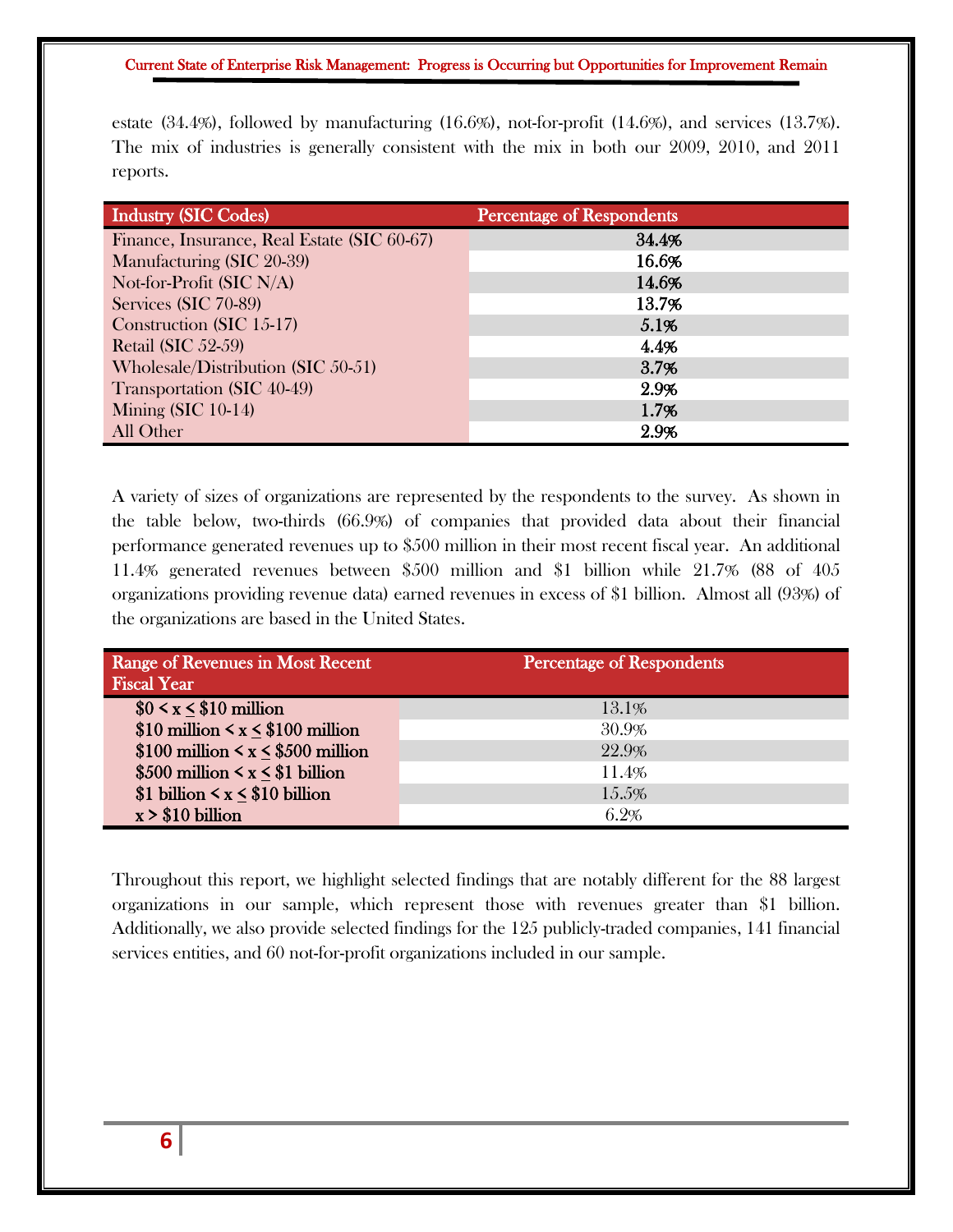### Nature and Extent of Risks Organizations Face

With the volatile state of the global economy, many argue that the volume and complexity of risks faced by organizations today are at all-time highs. To get a sense for the extent of risks faced by organizations represented by our respondents, we asked them to describe how the volume and complexity of risks have increased in the last five years. Almost 20% noted that the volume and complexity of risks have increased "extensively" over the past five years. An additional 41.8% responded that the volume and complexity of risks have increased "mostly." Thus, on a combined basis, about 62% of respondents indicate that the volume and complexity of risks have changed "mostly" or "extensively" in the last five years, which is relatively similar to participants in prior years who responded in that manner (55% in the 2011 report, 64% in the 2010 report and 62.2%

The majority of respondents believe the volume and complexity of risks have increased "mostly" or "extensively" in the past five years, and that finding does not differ across various types of organizations.

in the 2009 report). Less than 1% responded that the volume and complexity of risks have not changed at all.

We separately analyzed responses to this question for various subgroups of respondents. The percentage of respondents from the largest organizations (those with revenues in excess of \$1 billion) who believe the volume and complexity had increased "extensively" or "mostly" was higher at 69.3% than the full

sample. Similarly, public company respondents also believe the volume and complexity has increased notably with 23.2% responding with "extensively" and 44.8% responding "mostly" for a combined percentage of 68.0%. Similar results were noted for financial services entities where 69.5% described the change in volume and complexity of risks as "mostly" or "extensively." In summary, most leaders, regardless of type of organization, continue to believe the risks they face are complex and numerous.

|                                        | Description of Response (Full Sample) |           |          |        |                    |  |  |
|----------------------------------------|---------------------------------------|-----------|----------|--------|--------------------|--|--|
| Question                               | Not at All                            | Minimally | Somewhat | Mostly | <b>Extensively</b> |  |  |
| To what extent has the volume and      |                                       |           |          |        |                    |  |  |
| complexity of risks increased over the | .7%                                   | $6.0\%$   | 31.6%    | 41.8%  | 19.9%              |  |  |
| past five years?                       |                                       |           |          |        |                    |  |  |

Some risks have actually translated into significant operational surprises for the organizations represented in our survey. About 11 percent noted that they have been affected by an operational surprise "extensively" within the last five years and an additional 26.1% of respondents noted that they have been affected "mostly" in that same time period. An additional 31.5% responded "somewhat" to this question. Collectively, this data indicates that the majority of organizations (68.1%) are being affected by real risk events that emerged with unexpected frequency, consistent with what we found in our prior studies. Just under 75% of the largest organizations in our sample and those that are publicly traded responded with "somewhat," "mostly" or "extensively" to this question, suggesting that the rate of operational surprises is higher for large organizations than the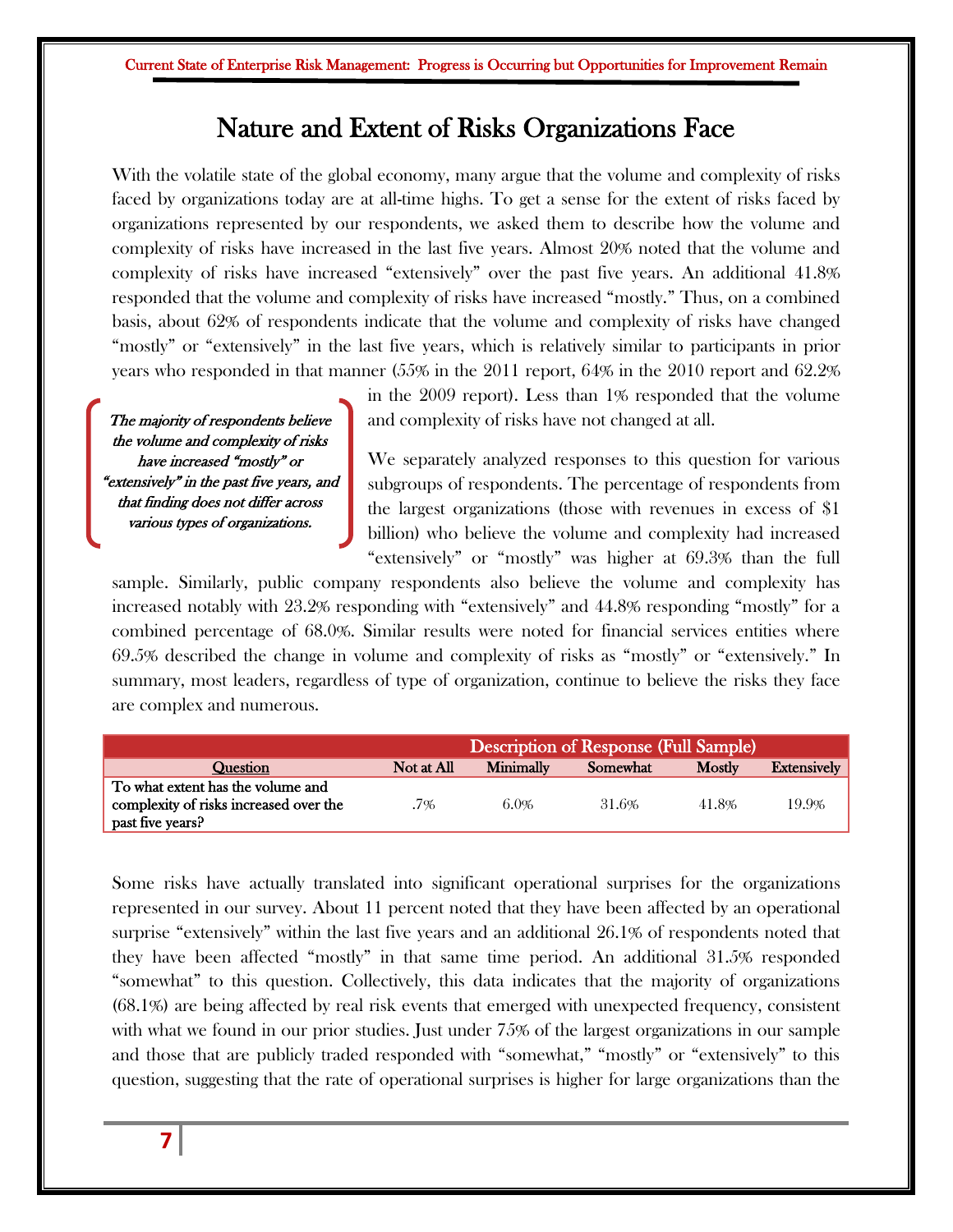full sample. While lower, non-profit-organizations also experienced operational surprises, with 63.3% responding at "somewhat" or higher.

|                                           | <b>Description of Response (Full Sample)</b> |                  |          |        |                    |  |
|-------------------------------------------|----------------------------------------------|------------------|----------|--------|--------------------|--|
| Question                                  | Not at All                                   | <b>Minimally</b> | Somewhat | Mostly | <b>Extensively</b> |  |
| To what extent has your organization      |                                              |                  |          |        |                    |  |
| faced an operational surprise in the last | 4.2%                                         | 27.7%            | 31.5%    | 26.1%  | 10.5%              |  |
| five years?                               |                                              |                  |          |        |                    |  |

Relative to our earlier studies, we do not observe a reduction in the rate of operational surprises affecting organizations "mostly" or "extensively." The responses to questions about the nature and extent of risks organizations face indicate that executives are experiencing an increasing volume of risks that are also growing in complexity, which ultimately results in significant unanticipated operational issues. The reality that unexpected risks and uncertainties occur and continue to "surprise" organizational leaders suggests that opportunities to improve risk management techniques still exist for most organizations.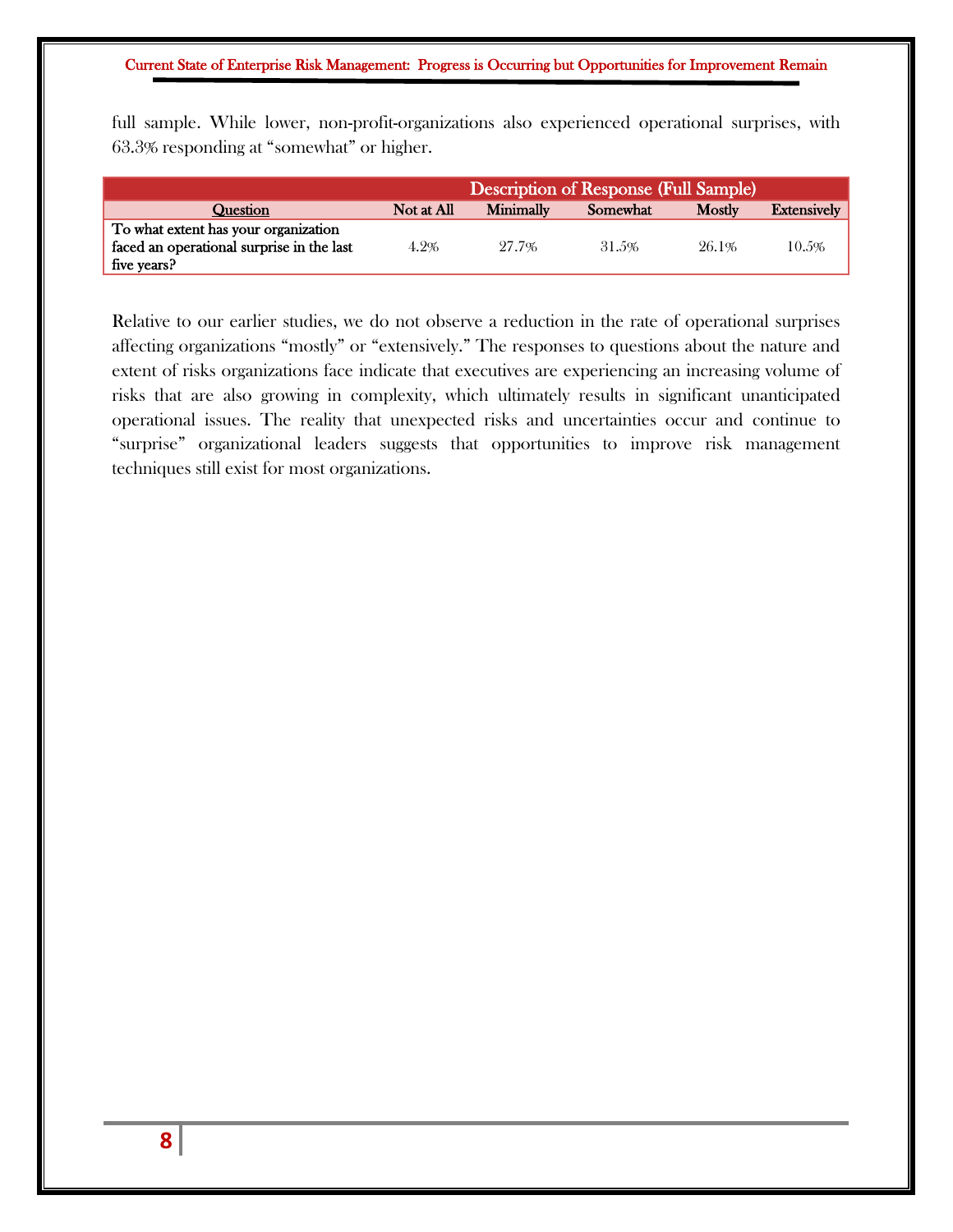# Adoption of an Enterprise-Wide Approach to Risk Oversight

There have been growing calls for more effective enterprise risk oversight at the board and senior management levels in recent years. Many corporate governance reform experts have called for the adoption of a holistic approach to risk management widely known as "enterprise risk management" or "ERM." ERM is different from traditional approaches that focus on risk oversight by managing silos or distinct pockets of risks. ERM emphasizes a top-down, enterprise-wide view of the inventory of key risk exposures potentially affecting an entity's ability to achieve its objectives. See Appendix A for more information about the concept of ERM.

For our 2012 study, one of the most notable findings is that the concept of ERM as a process to oversee enterprise-wide risks continues to be embraced by more organizations over time.



The above chart shows a steady increase from 2009 through 2012 in the percentage of organizations that claim they have a "complete formal enterprise-wide risk management process in place." In our 2009 report, only 8.8% of organizations claimed to have complete ERM processes in place; however, in 2012 the percentage is 23.4% for the full sample. Thus the adoption of ERM is steadily increasing over time, although there is significant opportunity for improvement in most organizations, given that three-fourths of organizations surveyed cannot yet claim they have "complete ERM in place."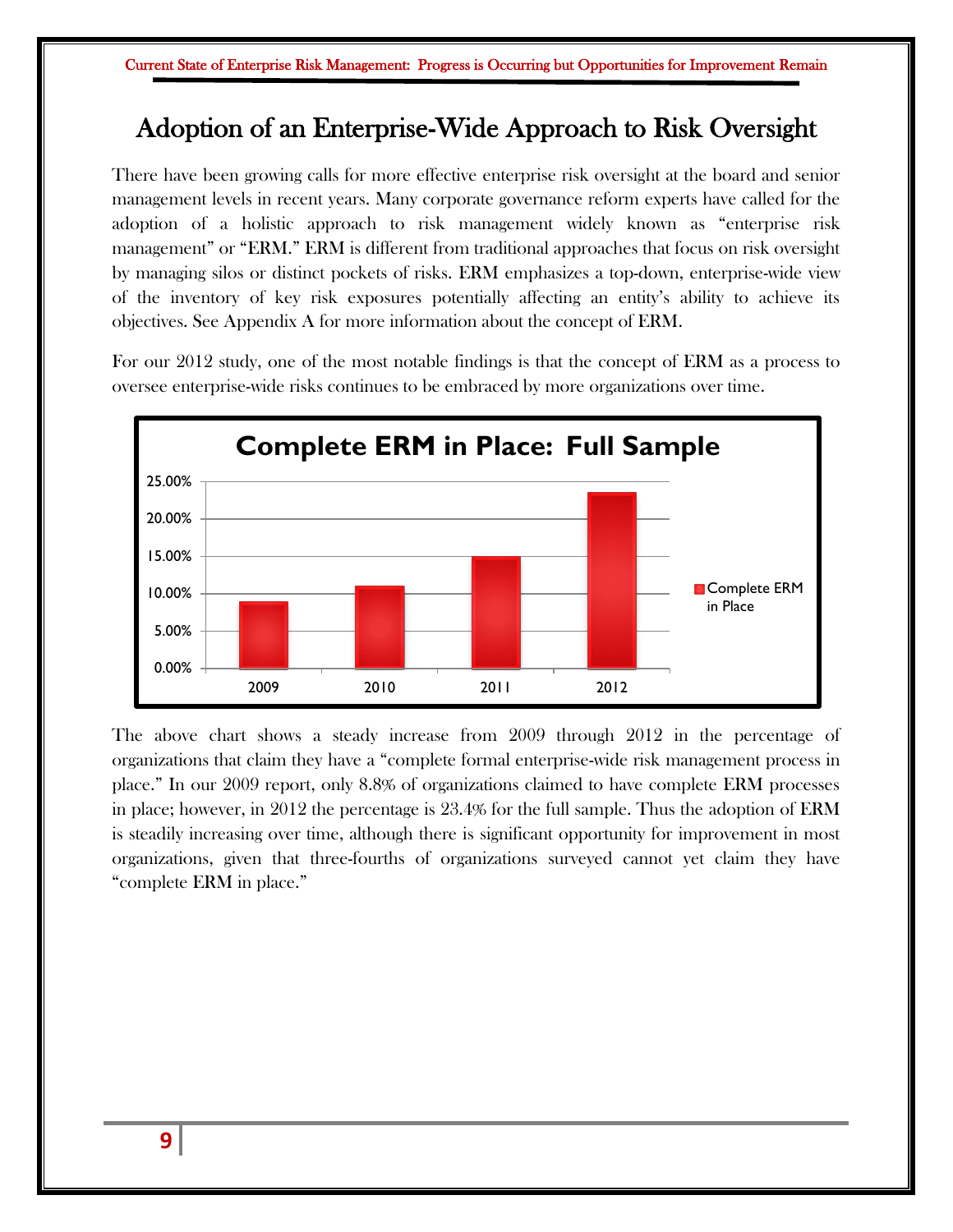| <b>Percentage of Respondents</b>                                                                                       |                |                                                     |                            |                              |                                     |  |  |  |
|------------------------------------------------------------------------------------------------------------------------|----------------|-----------------------------------------------------|----------------------------|------------------------------|-------------------------------------|--|--|--|
| Description of the State<br>of ERM Currently in<br>Place                                                               | Full<br>Sample | Largest<br><b>Organizations</b><br>(Revenues >\$1B) | Public<br><b>Companies</b> | Financial<br><b>Services</b> | Not-For-<br>Profit<br>Organizations |  |  |  |
| No enterprise-wide<br>management process in<br>place                                                                   | 26.6%          | 6.8%                                                | 7.2%                       | 12.0%                        | 32.2%                               |  |  |  |
| <b>Currently investigating</b><br>concept of enterprise-<br>wide risk management,<br>but have made no<br>decisions yet | 12.1%          | 5.7%                                                | 9.6%                       | 3.5%                         | 16.9%                               |  |  |  |
| No formal enterprise-<br>wide risk management<br>process in place, but<br>have plans to<br>implement one               | 6.3%           | 3.4%                                                | 4.0%                       | 5.7%                         | 13.6%                               |  |  |  |
| Partial enterprise-wide<br>risk management<br>process in place (i.e.,<br>some, but not all, risk<br>areas addressed)   | 31.6%          | 37.5%                                               | 33.6%                      | 42.6%                        | 25.4%                               |  |  |  |
| Complete formal<br>enterprise-wide risk<br>management process in<br>place                                              | 23.4%          | 46.6%                                               | 45.6%                      | 36.2%                        | 11.9%                               |  |  |  |

The adoption of ERM is greatest for larger companies and public companies.

As seen in the last row of the chart above, 46.6% of the largest companies in our sample and 45.6% of public companies in our sample claim to have complete formal enterprise-wide risk management processes in place. This, too, is noticeably higher than in 2011 when 32.3% of the largest organizations and 23.5% of public companies reported they have complete, formal ERM processes in place. These findings suggest that ERM is growing in significance and importance in all types of organizations.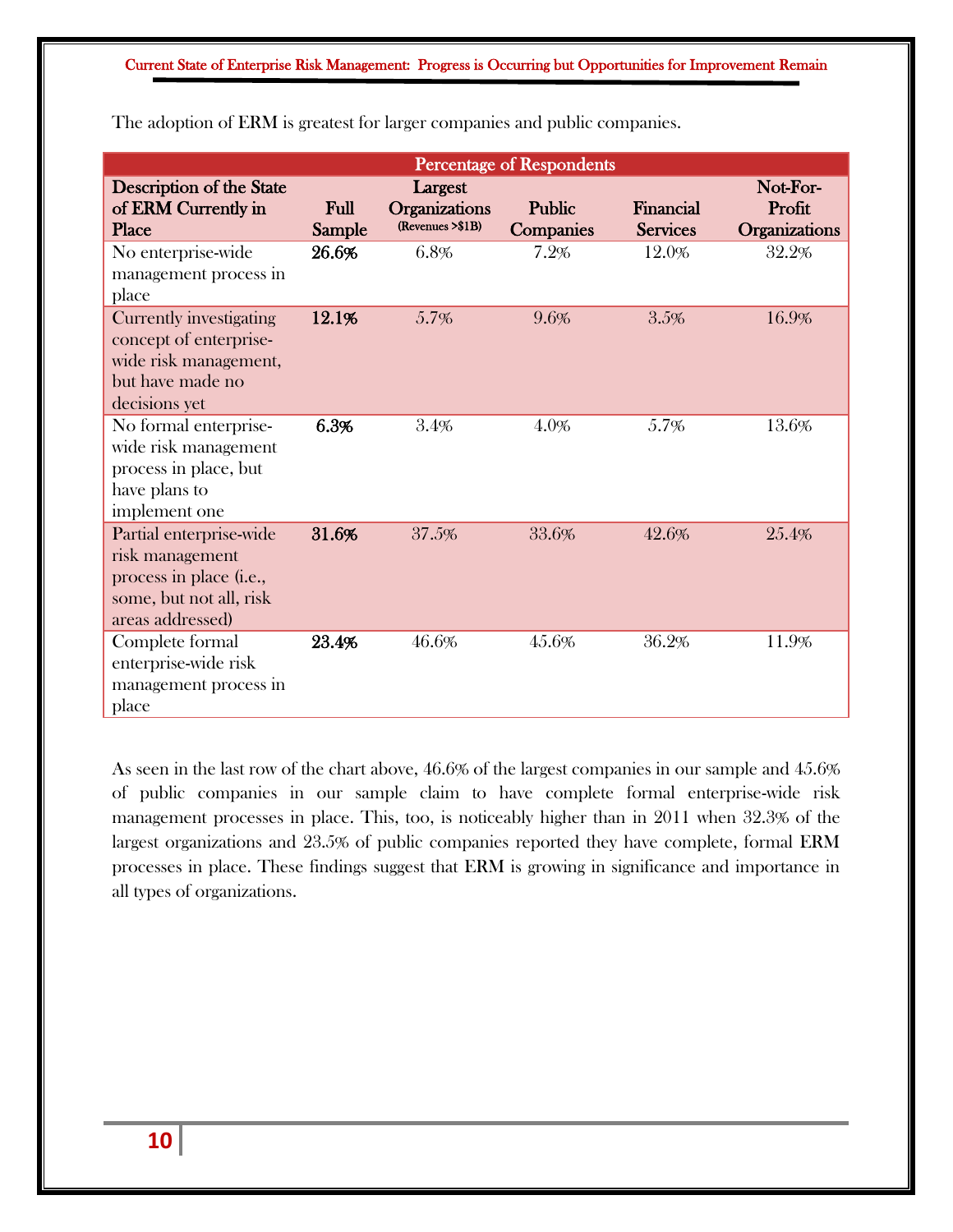Despite these positive trends towards greater adoption of ERM, there is noticeable room for improvement. For the full sample, we found that just over one-fourth (26.6%) of the respondents have no enterprise-wide risk management process in place. An additional 12.1% of respondents without ERM processes in place indicated that they are currently investigating the concept, but have made no decisions to implement an ERM approach to risk oversight at this time. Thus, on a

combined basis, just over one-third of respondents have no formal enterprise-wide approach to risk oversight and are currently making no plans to consider this form of risk oversight.

The variation in results highlights that the level of ERM maturity can differ greatly across organizations of various sizes and types. While variations exist, the results also reveal

The adoption of ERM is on the rise, with large organizations and public companies further along the ERM maturity curve. Almost half of large organizations and public companies claim to have complete, formal enterprise-wide risk management processes in place.

that there are a substantial number of firms in all categories that have no ERM processes or are just beginning to investigate the need for those processes.

A majority of the respondents in the full sample indicated that their organization's risk culture is one that is either "strongly risk averse" (10.6%) or "risk averse" (40.8%). An additional 33.7% of our respondents indicated that they are in an organizational culture that is "risk neutral." Thus, it is somewhat surprising to see the overall lack of ERM maturity for the full sample given their description of organizational appetite for risk-taking.

The greater maturity in ERM processes for large organizations, public companies, and the financial services industry may be due to an even greater percentage of respondents who indicated their risk culture was "strongly risk averse" or "risk averse." Sixty-three percent of the largest organizations, 55.2% of the public companies, and 58.2% of the financial services companies indicated their risk culture is "strongly risk averse" or "risk averse." Perhaps the relatively lower appetite for risk taking in those organizations is one of the drivers for more advanced ERM processes as compared to the full sample.

Ironically, 62.7% of not-for-profit organizations express their risk culture as "strongly risk averse" or "risk averse;" however, those organizations appear to be the least mature in their enterprise-wide risk oversight processes.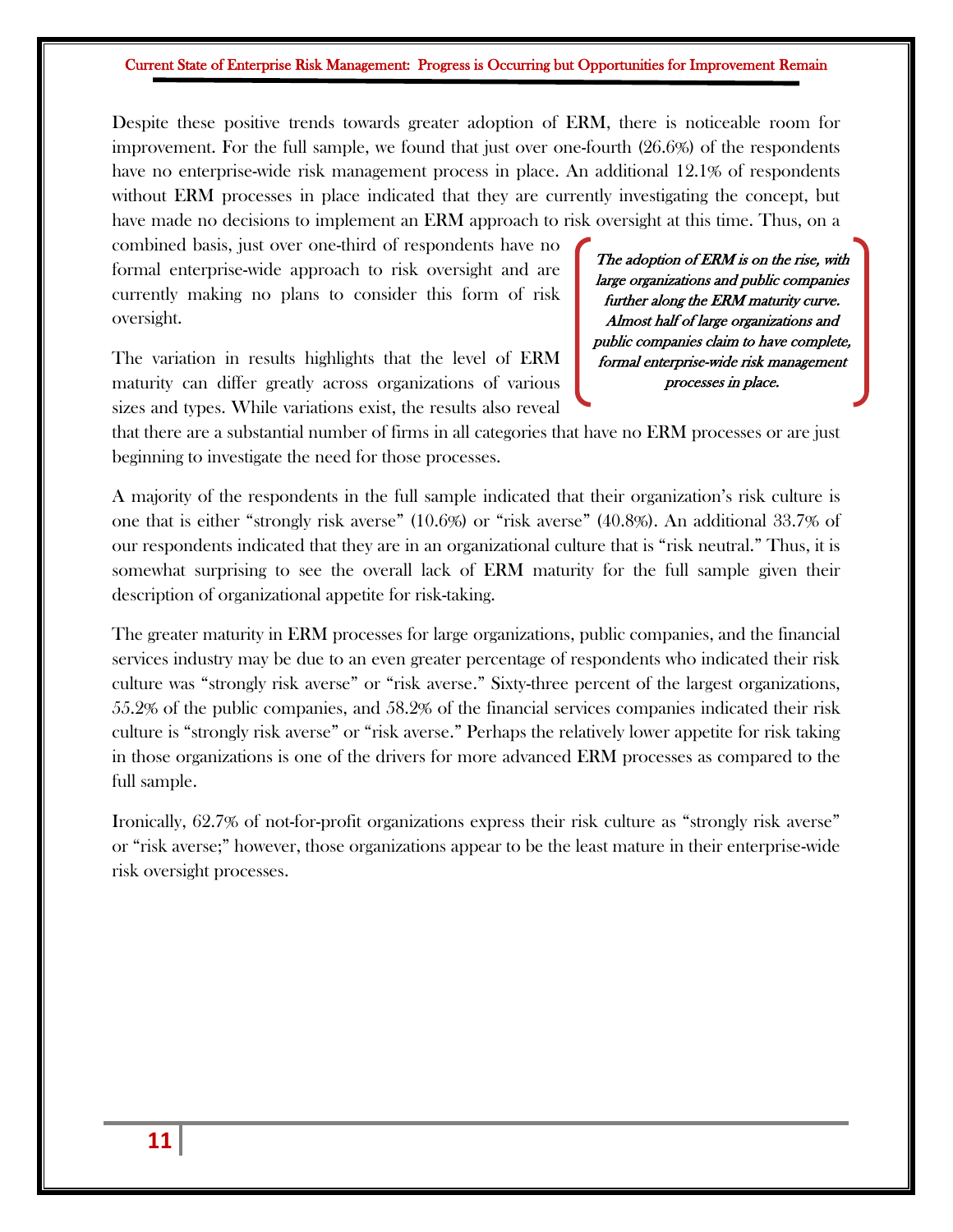## Pressure for Improved Enterprise-Wide Risk Oversight

Our survey results indicate that expectations for improving risk oversight in these organizations may be on the rise. Respondents noted that for 13.5% of the organizations surveyed, the board of directors is asking senior executives to increase their involvement in risk oversight "extensively," another 28.9% of the organizations report "mostly," and an additional 29.1% have boards that are asking for increased oversight "somewhat." Board expectations for increased senior executive involvement in risk oversight is most dramatic for the largest organizations, public companies, and financial services organizations, as shown in the table below. Requests from the board of directors for increased risk oversight are a little less frequent for not-for-profit organizations.

| Percentage of Respondents                                                                                              |                |                                                     |                     |                              |                                        |  |  |
|------------------------------------------------------------------------------------------------------------------------|----------------|-----------------------------------------------------|---------------------|------------------------------|----------------------------------------|--|--|
| Extent to which the board of<br>directors is asking for increased<br>senior executive involvement in<br>risk oversight | Full<br>Sample | Largest<br><b>Organizations</b><br>(Revenues >\$1B) | Public<br>Companies | Financial<br><b>Services</b> | Not-for-Profit<br><b>Organizations</b> |  |  |
| "Extensively"                                                                                                          | 13.5%          | 26.1%                                               | 20.0%               | 15.0%                        | 5.0%                                   |  |  |
| "Mostly"                                                                                                               | 28.9%          | 40.9%                                               | 36.8%               | 36.4%                        | 30.0%                                  |  |  |
| "Somewhat"                                                                                                             | 29.1%          | 22.7%                                               | 32.8%               | 28.6%                        | 35.0%                                  |  |  |
| Combined                                                                                                               | 71.5%          | 89.7%                                               | 89.6%               | 80.0%                        | 70.0%                                  |  |  |

These expectations are possibly being prompted by increasing external pressures now being placed on boards. In response to these expectations, boards and audit committees may be challenging senior executives about existing approaches to risk oversight and they are demanding more information about the organization's top risk exposures.

In addition, and perhaps due to the board's interest in strengthened risk oversight, the chief executive officer (CEO) is also calling for increased senior executive involvement in risk oversight. Almost half (46.6%) of the respondents indicated that the CEO has asked "mostly" or "extensively" for increased management involvement in risk oversight, which is almost identical to

Almost two-thirds of organizations experience "somewhat" to "extensive" pressure from external parties to be more transparent about their risk exposures.

what we saw in our 2011 and 2010 reports. An additional, 27.5% of our respondents indicated that the CEO has expressed "somewhat" of a request for increased senior management oversight of risks.

We also asked respondents to describe to what extent external factors (e.g., investors, rating agencies, emerging best practices) are creating pressure on senior executives to provide more information about risks affecting their organizations. As illustrated in the table on the next page, while a small percentage (11.2%) of respondents described external pressure as "extensive," an additional 24.4% indicated that external pressures were "mostly" and another 28.7% described that pressure as "somewhat." Thus, on a combined basis just under two-thirds (64.3%) of our respondents believe the external pressure to be more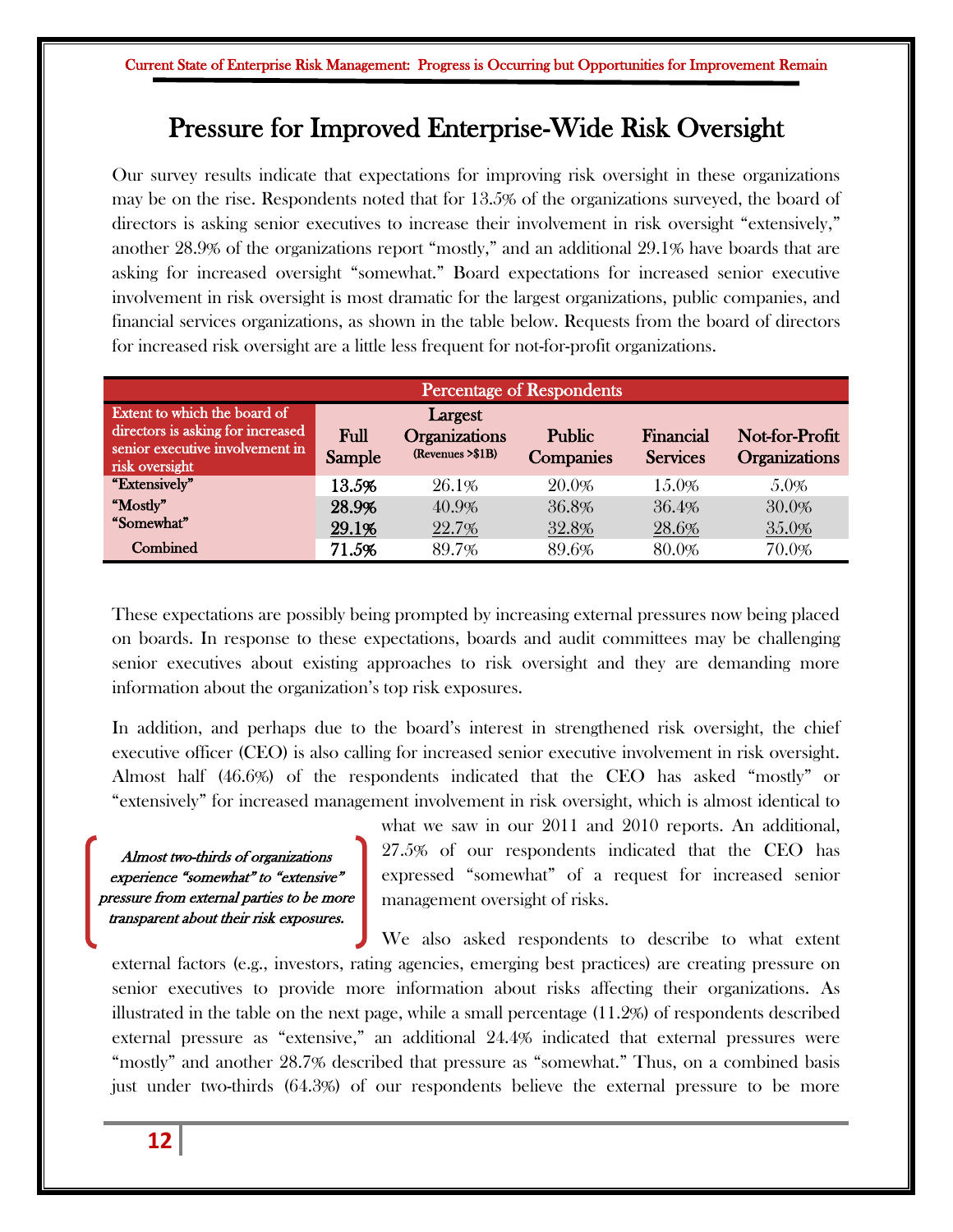transparent about their risk exposures is "somewhat" to "extensive." That result is higher than the similar combined percentage of 59.3% noted in our 2011 report.

External pressures are notably stronger for the largest organizations, public companies, and financial services entities. In particular, financial services organizations are experiencing the greatest amount of external pressures, likely from regulators who are becoming more vocal proponents of ERM in banks. These organizations perceived the external pressures to provide more information about risks facing the organization to be much greater than the overall sample of firms.

|                                                                                                                                                        |                | <b>Percentage of Respondents</b>                     |                            |                              |                                        |  |  |
|--------------------------------------------------------------------------------------------------------------------------------------------------------|----------------|------------------------------------------------------|----------------------------|------------------------------|----------------------------------------|--|--|
| Extent that external parties are<br>applying pressure on senior<br>executives to provide more<br>information about risks<br>affecting the organization | Full<br>Sample | Largest<br><b>Organizations</b><br>(Revenues > \$1B) | <b>Public</b><br>Companies | Financial<br><b>Services</b> | Not-for-Profit<br><b>Organizations</b> |  |  |
| "Extensively"                                                                                                                                          | 11.2%          | 13.6%                                                | 14.4%                      | 24.8%                        | 1.7%                                   |  |  |
| "Mostly"                                                                                                                                               | 24.4%          | 36.4%                                                | 31.2%                      | 33.3%                        | 23.3%                                  |  |  |
| "Somewhat"                                                                                                                                             | 28.7%          | 29.5%                                                | 28.8%                      | 27.0%                        | 30.0%                                  |  |  |
| Combined                                                                                                                                               | 64.3%          | 79.5%                                                | 74.4%                      | 85.1%                        | 55.0%                                  |  |  |

Several other factors are prompting senior executives to consider changes in how they identify, assess, and manage risks. For the overall sample, respondents noted that regulator demands and a desire to better anticipate unexpected risk events are the two most frequently cited factors for increasing senior executive involvement. However, as illustrated by the table on the next page, regulator demands seem to be putting even greater pressure on senior executives in financial services organizations. In contrast, the strongest factor for increased risk oversight in the largest organizations is coming from the board of directors and the related emerging corporate governance requirements. Not-for-profit organizations are also experiencing pressure to increase senior executive focus on risk management activities, although to a lesser extent than other organizations.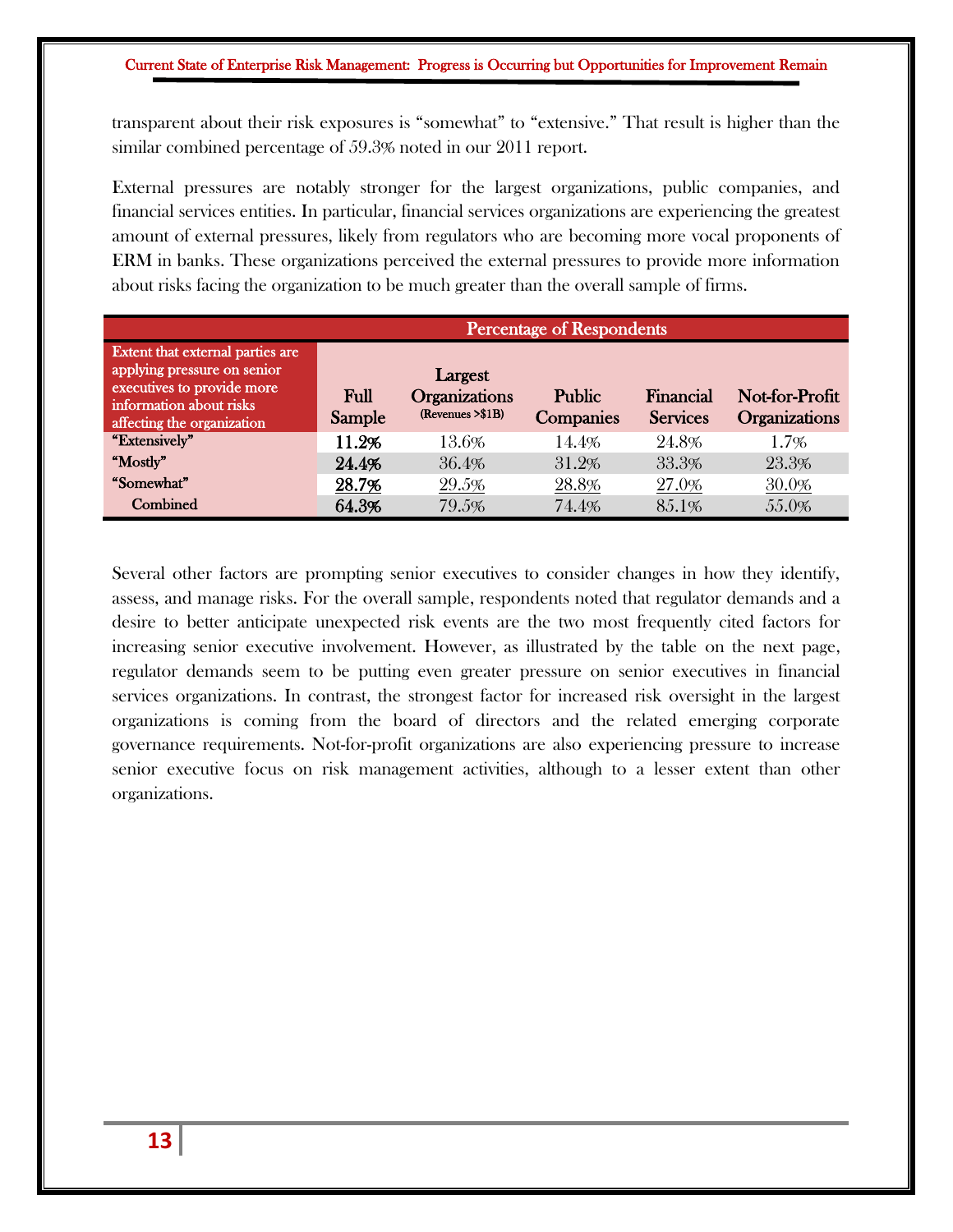| <b>Percentage of Respondents</b><br>Selecting "Mostly" or "Extensively"                                                                      |                |                                                     |                            |                              |                                        |  |  |  |
|----------------------------------------------------------------------------------------------------------------------------------------------|----------------|-----------------------------------------------------|----------------------------|------------------------------|----------------------------------------|--|--|--|
| Factors "Mostly" or<br>"Extensively" Leading to<br><b>Increased Senior</b><br><b>Executive Focus on Risk</b><br><b>Management Activities</b> | Full<br>Sample | Largest<br><b>Organizations</b><br>(Revenues >\$1B) | <b>Public</b><br>Companies | Financial<br><b>Services</b> | Not-for-Profit<br><b>Organizations</b> |  |  |  |
| <b>Regulator Demands</b>                                                                                                                     | 40.6%          | 49.4%                                               | 50.8%                      | 69.5%                        | 31.0%                                  |  |  |  |
| Unanticipated risk events<br>affecting organization                                                                                          | 37.5%          | 47.1%                                               | 40.7%                      | 37.1%                        | 28.8%                                  |  |  |  |
| Emerging best practice<br>expectations                                                                                                       | 33.7%          | 45.3%                                               | 41.5%                      | 51.5%                        | 23.7%                                  |  |  |  |
| Emerging corporate<br>governance requirements                                                                                                | 32.6%          | 50.5%                                               | 48.8%                      | 50.7%                        | 25.9%                                  |  |  |  |
| <b>Board of Director</b><br>requests                                                                                                         | 30.2%          | 51.1%                                               | 46.7%                      | 31.0%                        | 20.4%                                  |  |  |  |

Board of director requests are driving improvements in risk oversight most for large organizations whereas regulator demands are having the greatest influence for change in financial services organizations.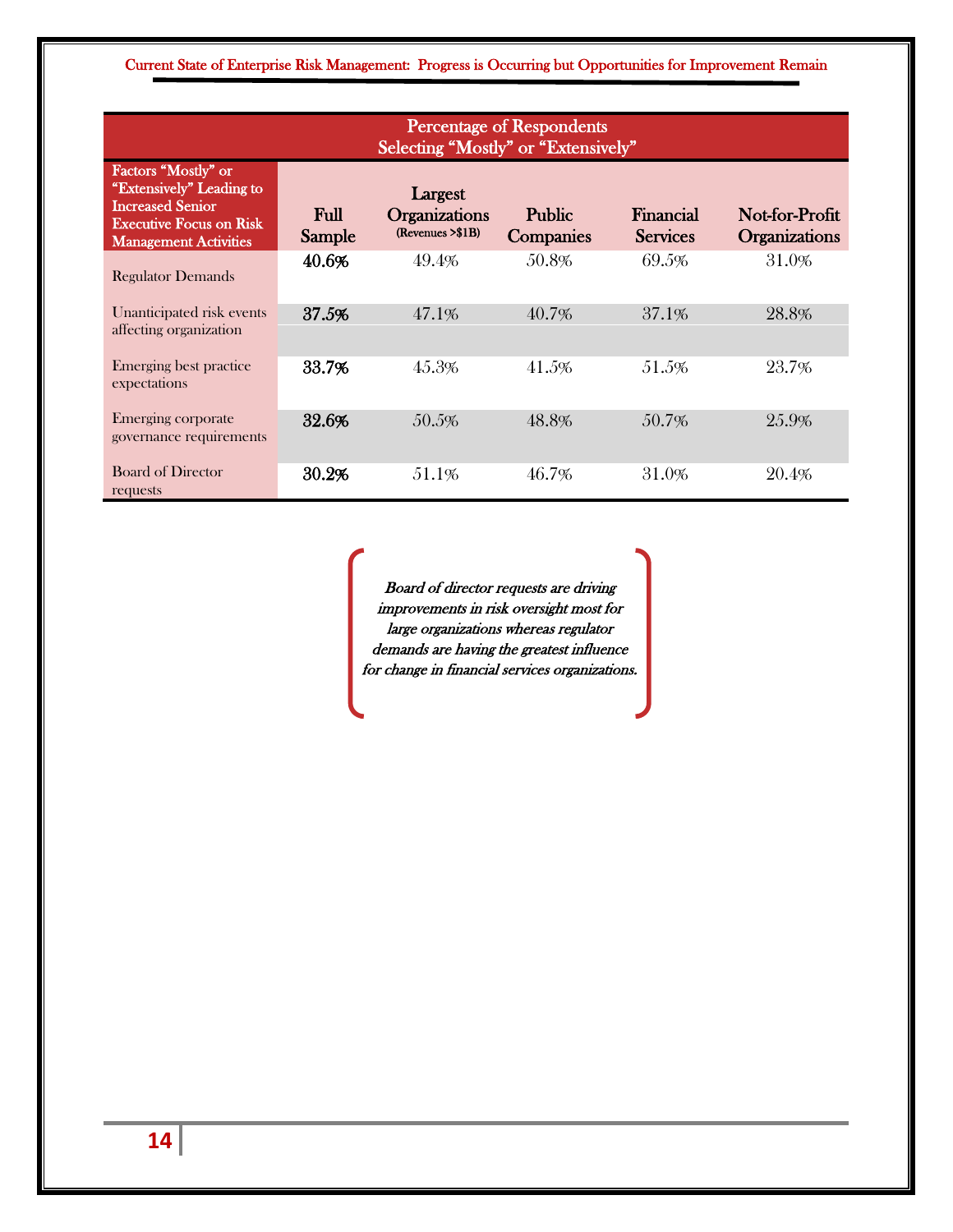### Nature of Risk Oversight Processes

While the percentage of organizations adopting ERM is on the rise, the level of sophistication of underlying risk management processes still remains fairly immature for most responding to our survey. When asked to describe the level of maturity of their organization's approach to risk oversight, we found that 18.0% described their organization's level of functioning ERM processes as "very immature" and an additional 24.7% described their risk oversight as "developing." So, on a combined basis 42.7% self-describe the sophistication of their risk oversight as immature to developing (this is only slightly lower than 48.2% reported in our 2011 study). Only 2.8% responded that their organization's risk oversight was "robust," consistent with responses noted in our 2009, 2010, and 2011 reports.

| What is the level of maturity of<br>your organization's risk<br>management oversight? | Very<br>Immature | Developing | <b>Evolving</b> | <b>Mature</b> | <b>Robust</b> |
|---------------------------------------------------------------------------------------|------------------|------------|-----------------|---------------|---------------|
| <b>Full Sample</b>                                                                    | 18.0%            | 24.7%      | 39.8%           | 14.7%         | 2.8%          |
| <b>Largest Organizations</b>                                                          | 5.7%             | $6.8\%$    | 50.0%           | 29.5%         | 8.0%          |
| <b>Public Companies</b>                                                               | 9.6%             | 14.4%      | 47.2%           | 22.4%         | 6.4%          |
| <b>Financial Services</b>                                                             | 7.8%             | 18.4%      | 46.8%           | 22.7%         | 4.3%          |
| <b>Not-for-Profit Organizations</b>                                                   | 17.2%            | 39.7%      | 39.7%           | 3.4%          | $0.0\%$       |

In general, the largest organizations, public companies, and financial services entities believe their approach to ERM is more mature relative to the full sample. As shown in the table above, 17.5% of the full sample respondents describe their organization's approach to ERM as either "mature" or "robust." In contrast, 37.5% of the largest organizations, 28.8% of the public companies, and

27.0% of financial services entities indicate their ERM approaches are either "mature" or "robust." In contrast, only 3.4% of not-forprofit organizations believe their level of risk management oversight is "mature" or "robust."

Most organizations describe the level of ERM maturity as very immature to evolving. Few describe their processes as robust.

While the level of risk oversight maturity is higher for these subsets

of organizations than the full sample, it is important to note that a significant majority of these subsets of organizations do not describe their approaches to ERM as being "mature" or "robust." When you consider the results concerning the changing complexity and volume of risks facing most organizations, along with growing expectations for improved risk oversight, opportunities remain for all types of organizations to increase the level of their enterprise-wide risk management maturity.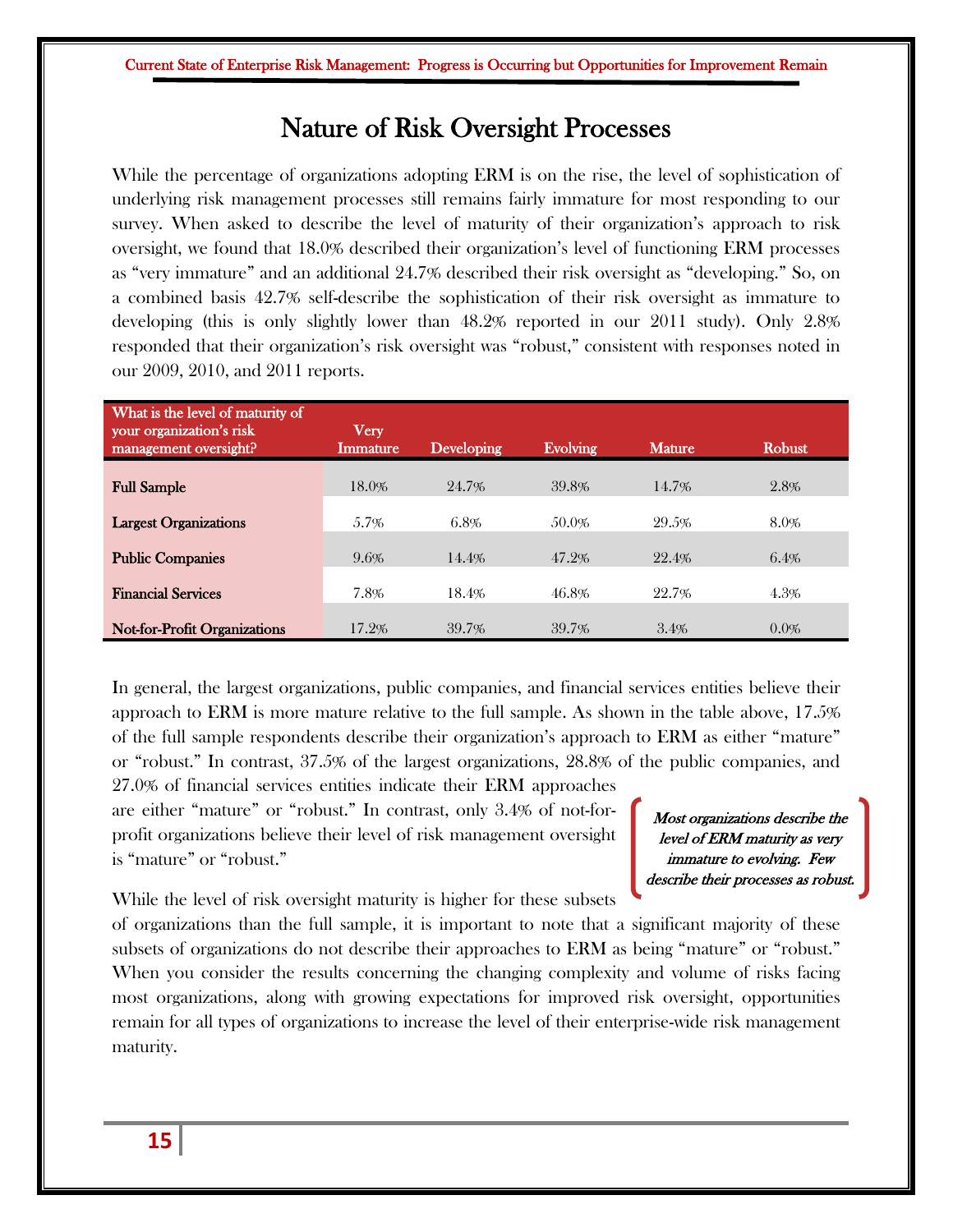Most organizations in the full sample (73.3%) do not have a formal policy statement regarding its enterprise-wide approach to risk management. The presence of a formal policy is more common in the largest organizations (47.7%), public companies (44.7%), and financial services entities (48.2%). Not-for-profit organizations are least likely to have a formal policy in place.

| Percentage of Respondents                                                               |                |                                           |                            |                              |                                |  |
|-----------------------------------------------------------------------------------------|----------------|-------------------------------------------|----------------------------|------------------------------|--------------------------------|--|
|                                                                                         |                | Not-For-                                  |                            |                              |                                |  |
|                                                                                         | Full<br>Sample | <b>Organizations</b><br>(Revenues > \$1B) | Public<br><b>Companies</b> | Financial<br><b>Services</b> | Profit<br><b>Organizations</b> |  |
| Has formal policy statement<br>regarding enterprise-wide<br>approach to risk management | 26.7%          | 47.7%                                     | 44.7%                      | 48.2%                        | 11.9%                          |  |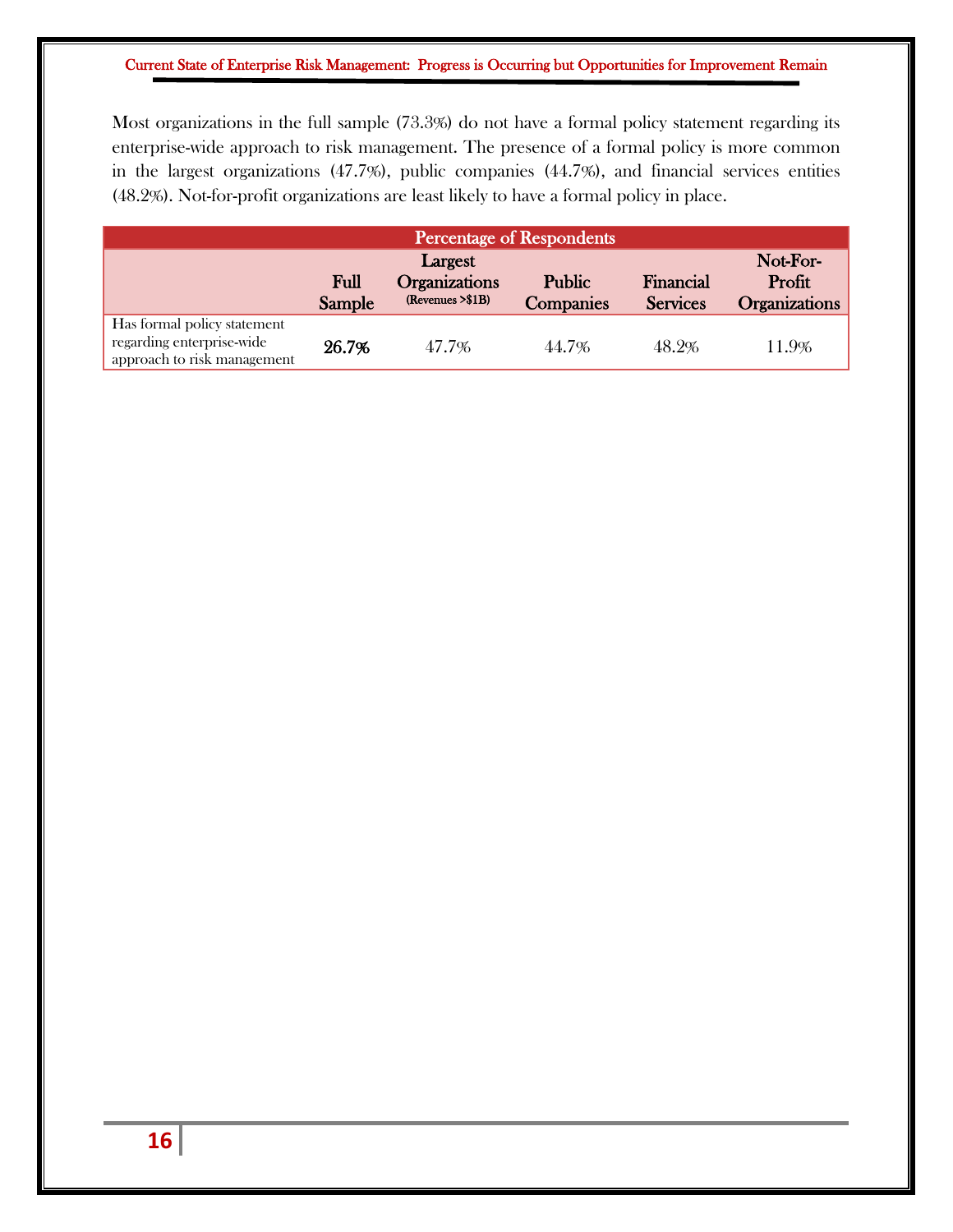# Risk Oversight Leadership

With the recent focus on strengthening risk oversight in organizations, we observed a notable increase over prior years in the percentage of organizations that have formally designated an individual to serve as the Chief Risk Officer (CRO), or equivalent senior risk executive. As illustrated by the bar chart below, 37.7% of organizations responding indicated that they have made that kind of designation, which is notably higher than the 24.3% reported in 2011, 23.0% reported in 2010, and 17.8% reported in 2009.



Financial services organizations are much more likely to have designated an individual to serve as CRO or equivalent, with almost two-thirds of those organizations doing so. A majority of the largest organizations and public companies have also pinpointed individuals to serve in those capacities.

| Percentage of Respondents                                             |             |                                           |                  |                 |                      |  |
|-----------------------------------------------------------------------|-------------|-------------------------------------------|------------------|-----------------|----------------------|--|
|                                                                       |             | Not-For-                                  |                  |                 |                      |  |
|                                                                       | <b>Full</b> | <b>Organizations</b><br>(Revenues > \$1B) | <b>Public</b>    | Financial       | Profit               |  |
|                                                                       | Sample      |                                           | <b>Companies</b> | <b>Services</b> | <b>Organizations</b> |  |
| Percentage designating<br>individual to serve as<br>CRO or equivalent | 37.7%       | 55.7%                                     | 55.2%            | 63.8%           | 22.0%                |  |

For firms with a chief risk officer position, the individual to whom the CRO most often reports is the CEO or President (47.4% of the instances for the full sample). Interestingly, for 22.3% of the organizations with a CRO position, the individual reports formally to the board of directors or its audit committee while an additional 17.7% report to the chief financial officer. These lines of reporting are similar to what we noted in our 2011 and 2010 reports.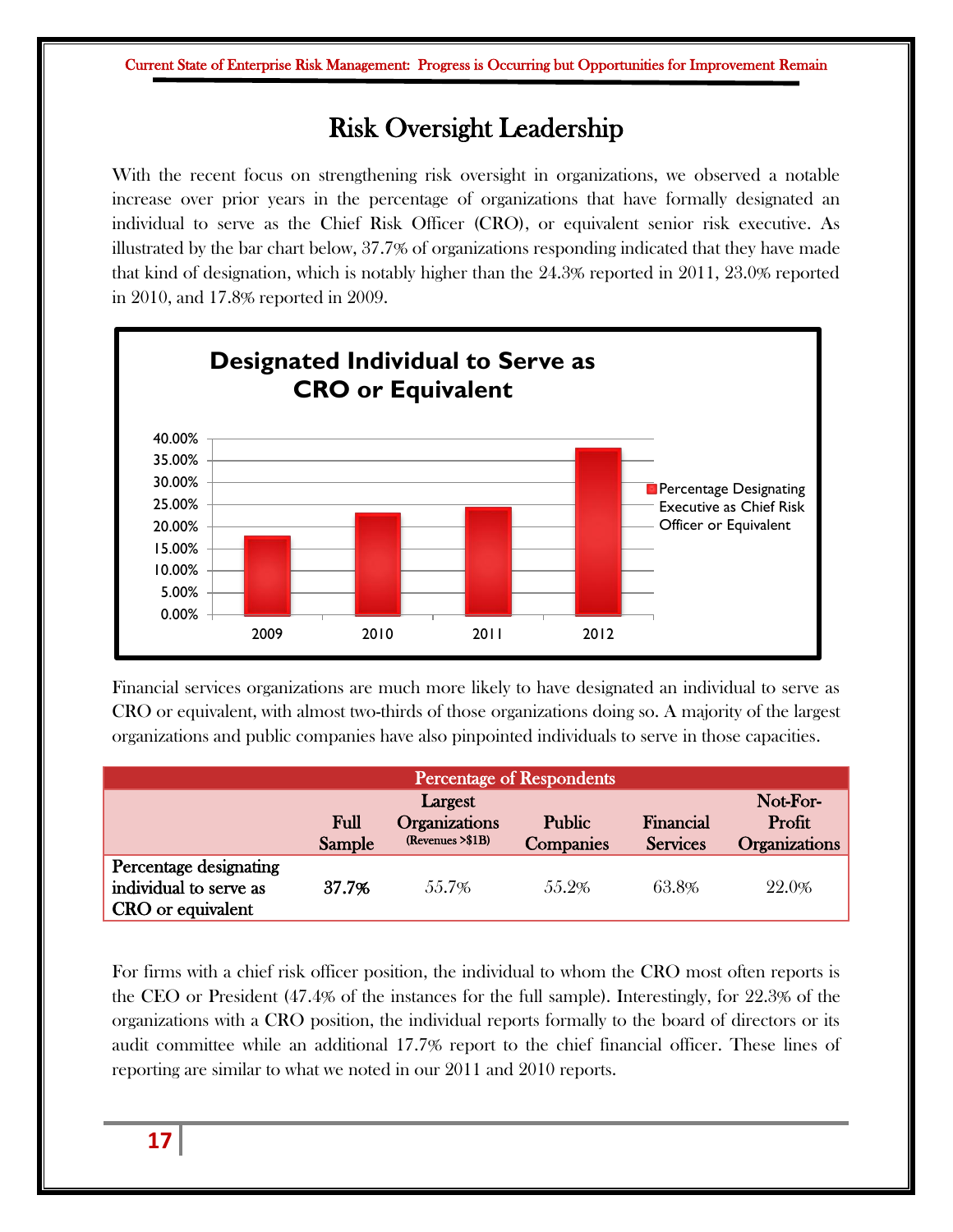When you examine the largest organizations, public companies, and financial services entities separately, there are some notable differences as shown in the table below. Direct reporting to the CEO and/or President is most common for financial services firms and not-forprofit organizations.

More organizations are appointing individuals to serve as Chief Risk Officer (CRO) or equivalent than in prior years, with the greatest percentage noted for large organizations.

| <b>Percentage of Respondents</b>                |                |                                                      |                                   |                              |                                 |  |  |  |
|-------------------------------------------------|----------------|------------------------------------------------------|-----------------------------------|------------------------------|---------------------------------|--|--|--|
| To Whom Does the CRO<br><b>Formally Report?</b> | Full<br>Sample | Largest<br><b>Organizations</b><br>(Revenues > \$1B) | <b>Public</b><br><b>Companies</b> | Financial<br><b>Services</b> | Not-for-Profit<br>Organizations |  |  |  |
| Board of Directors or<br>Committee of the Board | 22.3%          | 20.4%                                                | 21.7%                             | 25.6%                        | 16.7%                           |  |  |  |
| Chief Executive Officer or<br>President         | 47.4%          | 42.9%                                                | 43.5%                             | 53.3%                        | 58.3%                           |  |  |  |
| <b>Chief Financial Officer</b>                  | 17.7%          | 24.5%                                                | 17.4%                             | 15.6%                        | 8.3%                            |  |  |  |

Similar to our observation that more organizations are designating an executive to lead the risk oversight function (either as CRO or equivalent), we also observed that an increasing number of organizations have a management-level risk committee or equivalent. For 2012, 48.6% of the full sample has a risk committee as compared to 34.5% in 2011, 30% in 2010, and 22% in 2009.



**18**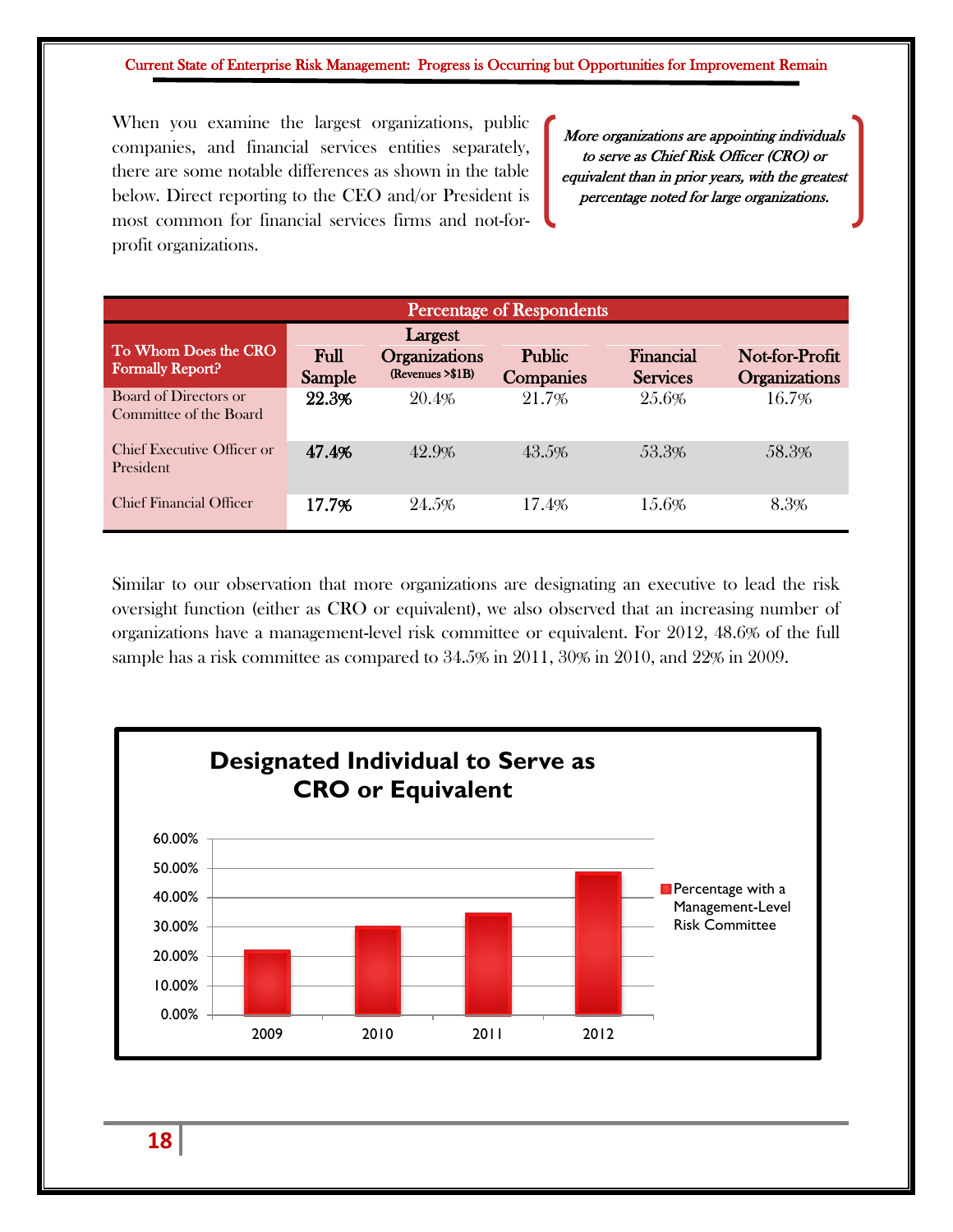The presence of an internal risk committee was noticeably more likely to be present in the largest organizations, public companies, and financial services entities where 80.2%, 71.8%, and 73.8%, respectively, of those organizations had an internal risk committee. These findings are much higher than what we observed in our 2011 report where 54.8% of the largest organizations, 53.8% of public companies, and 54.6% of financial services organizations had management-level risk committees.

For the organizations with a formal executive risk oversight committee, those committees met most often (48.2% of the time) on a quarterly basis, with an additional 27.2% of the risk committees meeting monthly. These results did not differ notably for the subsets of largest organizations, public companies, or financial services entities.

The officer most likely to serve on the executive risk committee is the chief financial officer (CFO) who serves on 86.1% of the risk committees that exist among organizations represented in our survey. The CEO/President serves on 64.8% of the risk committees while the chief operating officer serves on 57.9% of the risk committees. In about half of the organizations surveyed, the general counsel and the internal audit officer also sit on the risk committee along with other executives from differing positions.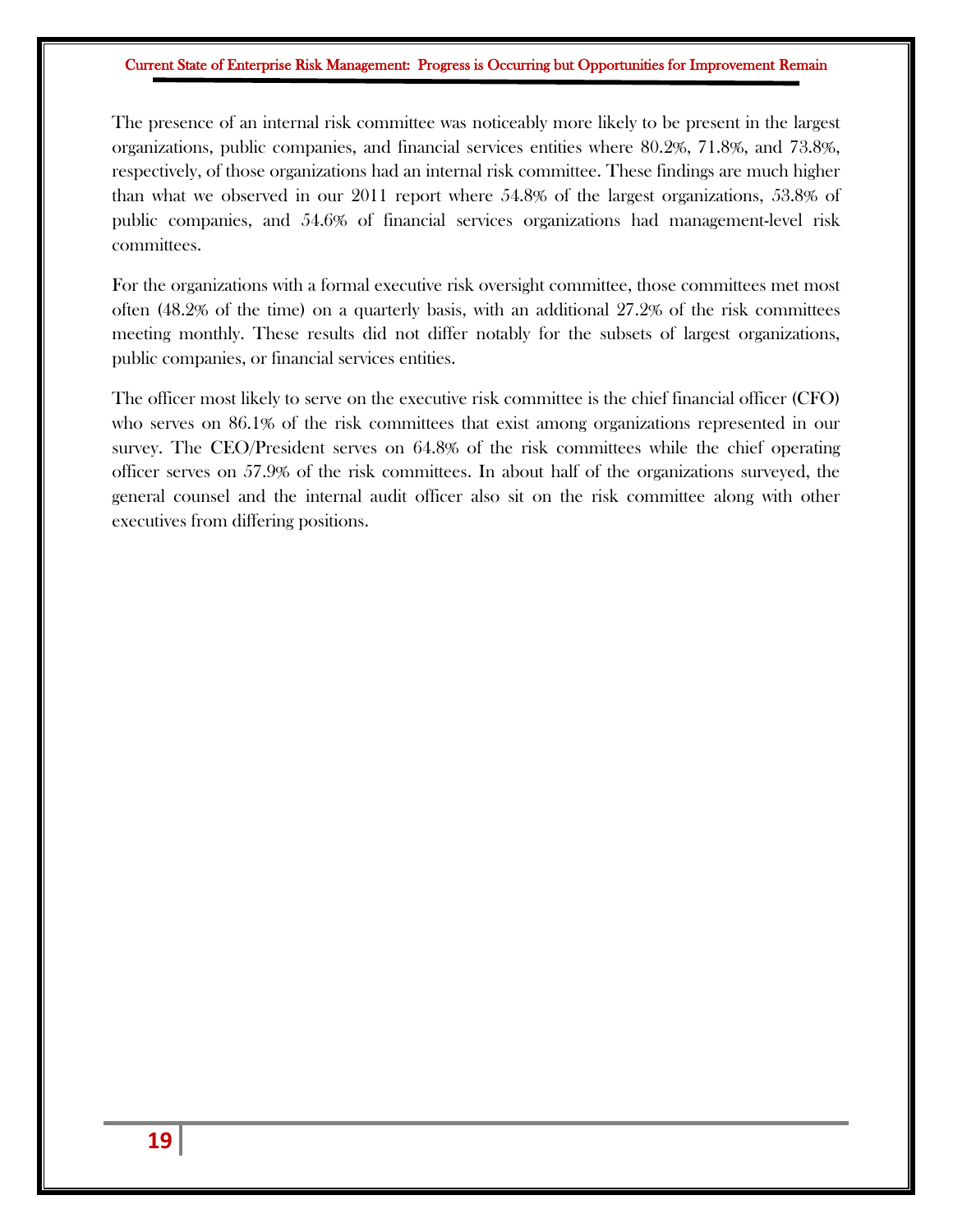# Techniques to Identify and Assess Risks

A growing number of organizations are maintaining inventories of risks at the enterprise level, as illustrated by the bar graph below. While only 19.6% of organizations did so in 2009, by 2012 just under 40% of organizations claim to be maintaining an inventory of risks at the enterprise level.



A greater percentage of large organizations, public companies, and financial services firms maintain risk inventories at the enterprise level as shown below. Fewer not-for-profit organizations do so.

|                                                                     |        |                                           | Percentage of Respondents |                 |               |
|---------------------------------------------------------------------|--------|-------------------------------------------|---------------------------|-----------------|---------------|
|                                                                     |        | Not-For-                                  |                           |                 |               |
|                                                                     | Full   | <b>Organizations</b><br>(Revenues > \$1B) | <b>Public</b>             | Financial       | Profit        |
|                                                                     | Sample |                                           | <b>Companies</b>          | <b>Services</b> | Organizations |
| Percentage that maintain<br>risk inventories at<br>enterprise level | 37.9%  | 56.8%                                     | 58.4%                     | 51.0%           | 27.1%         |

Just over half of the full sample has formally defined the meaning of the term "risk" for employees to use as they identify and assess key risks. When they do so, about half focus their definition on "downside" risks (threats to the organization) and about half focus on both the "upside" and "downside" of risk. A large majority of the full sample do not provide explicit guidelines or measures to business unit leaders on how to assess the probability and impact of a risk event (74.0% and 70.7%, respectively). We found similar results for not-for-profits organizations. However, consistent with 2011 about half of the largest organizations and public companies provide explicit guidelines or measures to business unit leaders for them to use when assessing risk probabilities and impact. Among financial services, 38.1% and 40.0% provide guidelines for assessing risk probabilities and impact, respectively.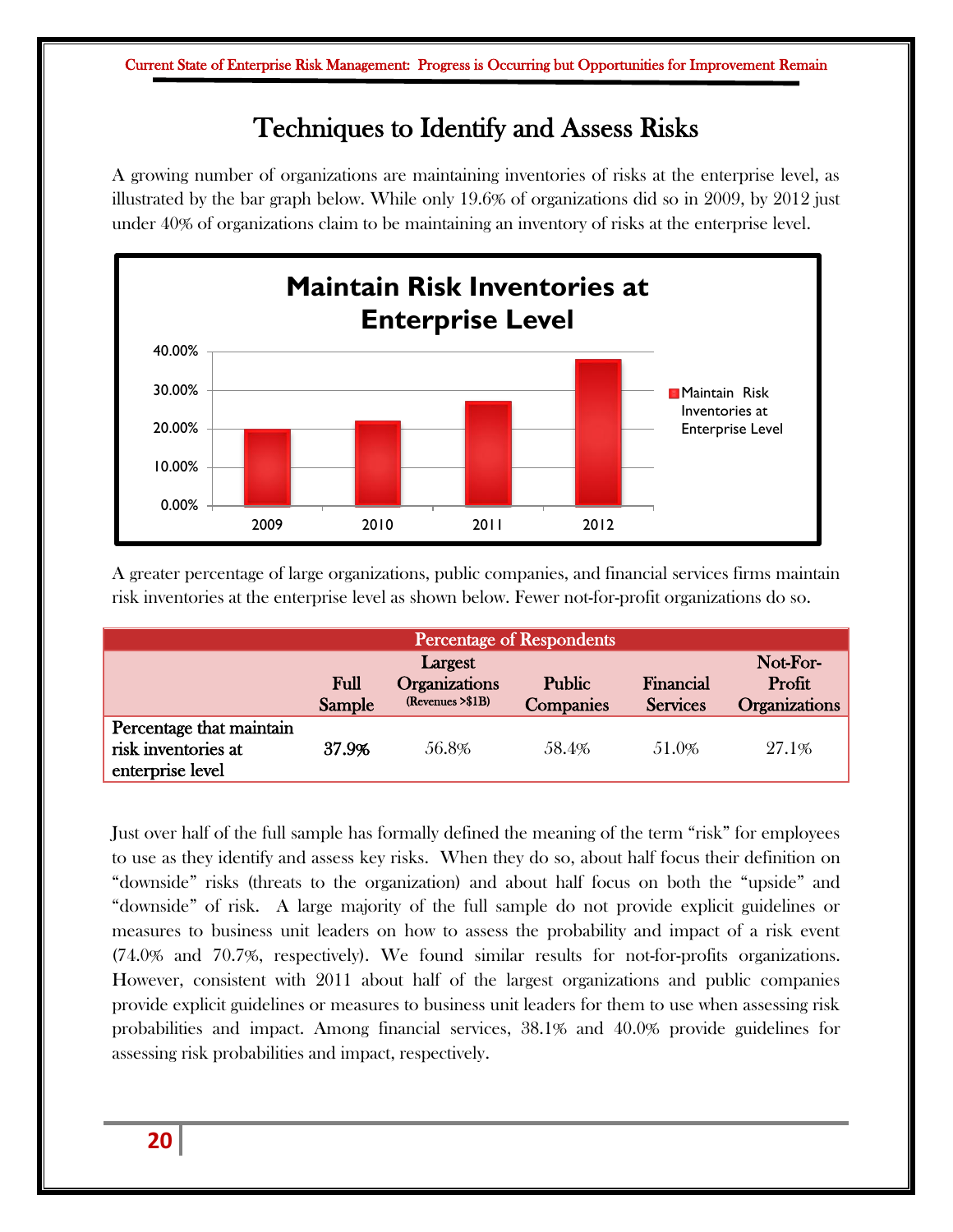We also asked whether organizations go through a dedicated process to update their key risk inventories. As shown in the table below, there is substantial variation as to whether they go through an update process. But, when they do update their risk inventories, it is generally done annually, although a noticeable percentage of organizations update their risk inventories quarterly. Not-for-profit organizations are less likely to be going through a process to update their risk inventories.

| <b>Percentage of Respondents</b>                                                             |                |                                                      |                            |                              |                                        |  |  |  |
|----------------------------------------------------------------------------------------------|----------------|------------------------------------------------------|----------------------------|------------------------------|----------------------------------------|--|--|--|
| <b>Frequency of Going</b><br><b>Through Process to Update</b><br><b>Key Risk Inventories</b> | Full<br>Sample | Largest<br><b>Organizations</b><br>(Revenues > \$1B) | <b>Public</b><br>Companies | Financial<br><b>Services</b> | Not-for-Profit<br><b>Organizations</b> |  |  |  |
| Not at all                                                                                   | 30.8%          | 6.8%                                                 | 12.8%                      | 15.6%                        | 47.5%                                  |  |  |  |
| Annually                                                                                     | 38.7%          | 45.6%                                                | 39.2%                      | 51.1\%                       | 35.5%                                  |  |  |  |
| Semi-Annually                                                                                | 10.0%          | 17.0%                                                | 13.6%                      | 9.2%                         | 8.5%                                   |  |  |  |
| Quarterly                                                                                    | 15.3%          | 26.1%                                                | 28.8%                      | 16.3%                        | 8.5%                                   |  |  |  |
| Monthly, Weekly, or Daily                                                                    | 5.2%           | 4.5%                                                 | 5.6%                       | 7.8%                         | 0.0%                                   |  |  |  |

Almost three-fourths of the large organizations (73.9%) and public companies (71.2%) have a standardized process or template for identifying and assessing risks, while 63.0% of the financial services organizations have those kinds of procedures in place. In contrast, only 27.6% of not-forprofit organizations structure their risk identification and assessment processes in that manner.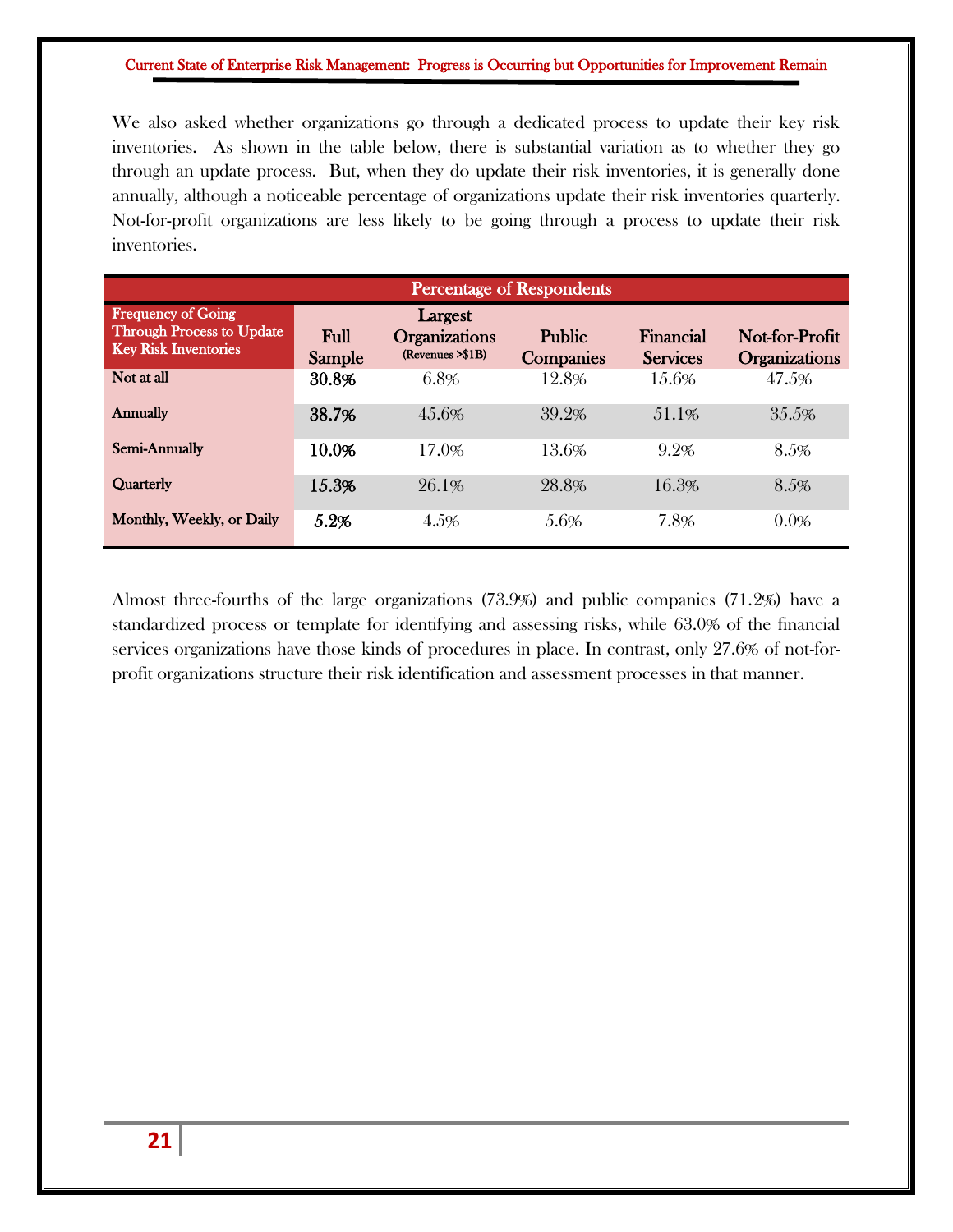## Communicating Information About Key Risks

We asked respondents about their current stage of risk management processes and reporting procedures. Just under half (43.3%) either have no structured process for identifying and reporting top risk exposures to the board or they track risks by silos with minimal reporting of aggregate risk exposures to the board. An additional 27.2% describe their risk management processes as informal and unstructured with *ad hoc* reporting of aggregate risk exposures to the board.

Interestingly, however, just below 30% of the full sample believe their enterprise risk oversight processes are systematic, robust, and repeatable with regular reporting of top risk exposures to the board, which is noticeably higher than the 17.4% reported in our 2011 study.

| Percentage of Respondents                                                                                               |        |                                 |                  |                 |                      |  |  |
|-------------------------------------------------------------------------------------------------------------------------|--------|---------------------------------|------------------|-----------------|----------------------|--|--|
| Percentage who describe<br>their ERM                                                                                    | Full   | Largest<br><b>Organizations</b> | <b>Public</b>    | Financial       | Not-For-<br>Profit   |  |  |
| implementation as                                                                                                       | Sample | (Revenues > \$1B)               | <b>Companies</b> | <b>Services</b> | <b>Organizations</b> |  |  |
| "Our process is systematic,<br>robust, and repeatable with<br>regular reporting of top risk<br>exposures to the board." | 29.6%  | 59.8%                           | 54.0%            | 44.0%           | 18.6%                |  |  |

Thus, while a noticeable majority of organizations do not claim to have systematic, robust, and repeatable ERM processes with regular reporting to the board, the trends suggest that more organizations are moving in that direction over time. As demonstrated by the data in the table above, a noticeably higher percentage of large organizations, public companies, and financial services organizations believe they have a systematic, robust, and repeatable ERM process.

There is notable variation across organizations of different sizes and types in how key risks are communicated by business unit leaders to senior executives. According to the data in the table on the next page, the majority  $(62.6%)$  of organizations communicate key risks merely on an *ad hoc* 

basis at management meetings. Only 33.3% of the organizations surveyed scheduled agenda time to discuss key risks at management meetings. The percentage of organizations scheduling agenda discussions about risks at management meetings has been relatively flat over the last four years we have tracked this data point (33.3% in 2012,

The majority of organizations communicate risk information to senior executives on an ad hoc basis versus scheduling agenda time to discuss risks at management meetings.

32.9% in 2011, 29% in 2010 and 2009). The communication of key risks is more likely to be scheduled for discussion at management meetings for the largest organizations or financial services organizations, as shown on the next page. Written reports prepared on a monthly, quarterly, or annual basis are most likely to be prepared by the largest organizations, public companies, and financial services organizations. The largest organizations are more likely to enter risk data into a risk management database at least quarterly.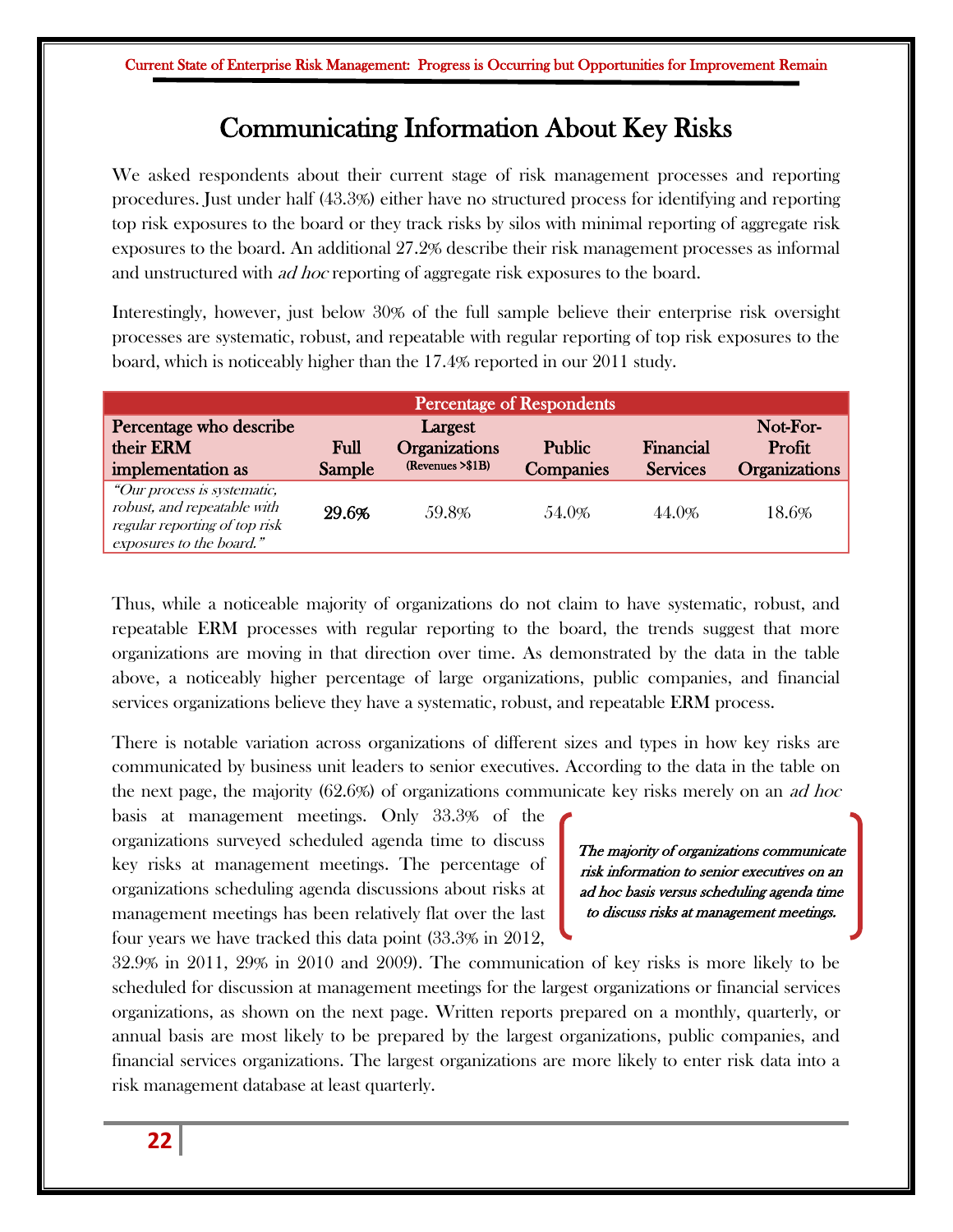|                                                                                      | <b>Percentage of Respondents</b> |                                              |                                   |                              |                                        |  |  |
|--------------------------------------------------------------------------------------|----------------------------------|----------------------------------------------|-----------------------------------|------------------------------|----------------------------------------|--|--|
| How are risks<br>communicated from<br>business unit leaders to<br>senior executives? | <b>Full</b><br><b>Sample</b>     | Largest<br>Organizations<br>(Revenues >\$1B) | <b>Public</b><br><b>Companies</b> | Financial<br><b>Services</b> | Not-for-Profit<br><b>Organizations</b> |  |  |
| <b>Ad hoc</b> discussions at<br>management meetings                                  | 62.6%                            | 37.2%                                        | 38.5%                             | 50.7%                        | 78.9%                                  |  |  |
| Scheduled agenda<br>discussion at<br>management meetings                             | 33.3%                            | 45.3%                                        | 36.1%                             | 42.9%                        | 29.8%                                  |  |  |
| Written reports prepared<br>either monthly, quarterly,<br>or annually                | 47.6%                            | 79.1%                                        | 73.8%                             | 65.0%                        | 35.2%                                  |  |  |
| Risk data is entered into<br>a risk management<br>database at least<br>quarterly     | 16.5%                            | 41.8%                                        | 26.2%                             | 28.5%                        | 8.8%                                   |  |  |

1 Respondents could select more than one choice. Thus, the sum of the percentages exceeds 100%.

Overall, there seems to be room for improvement in the nature of risk information being reported to senior executives. Almost half (43.0%) of our respondents admitted that they were "not at all satisfied" or were "minimally" satisfied with the nature and extent of the reporting of key risk indicators to senior executives regarding the entity's top risk exposures. Similar levels of dissatisfaction, 43.4% and 48%, were observed in our 2011 and 2010 reports, respectively. In contrast, only 27.7% are "mostly satisfied" or "very satisfied" with the nature and extent of reporting of key risk indicators to senior executives.

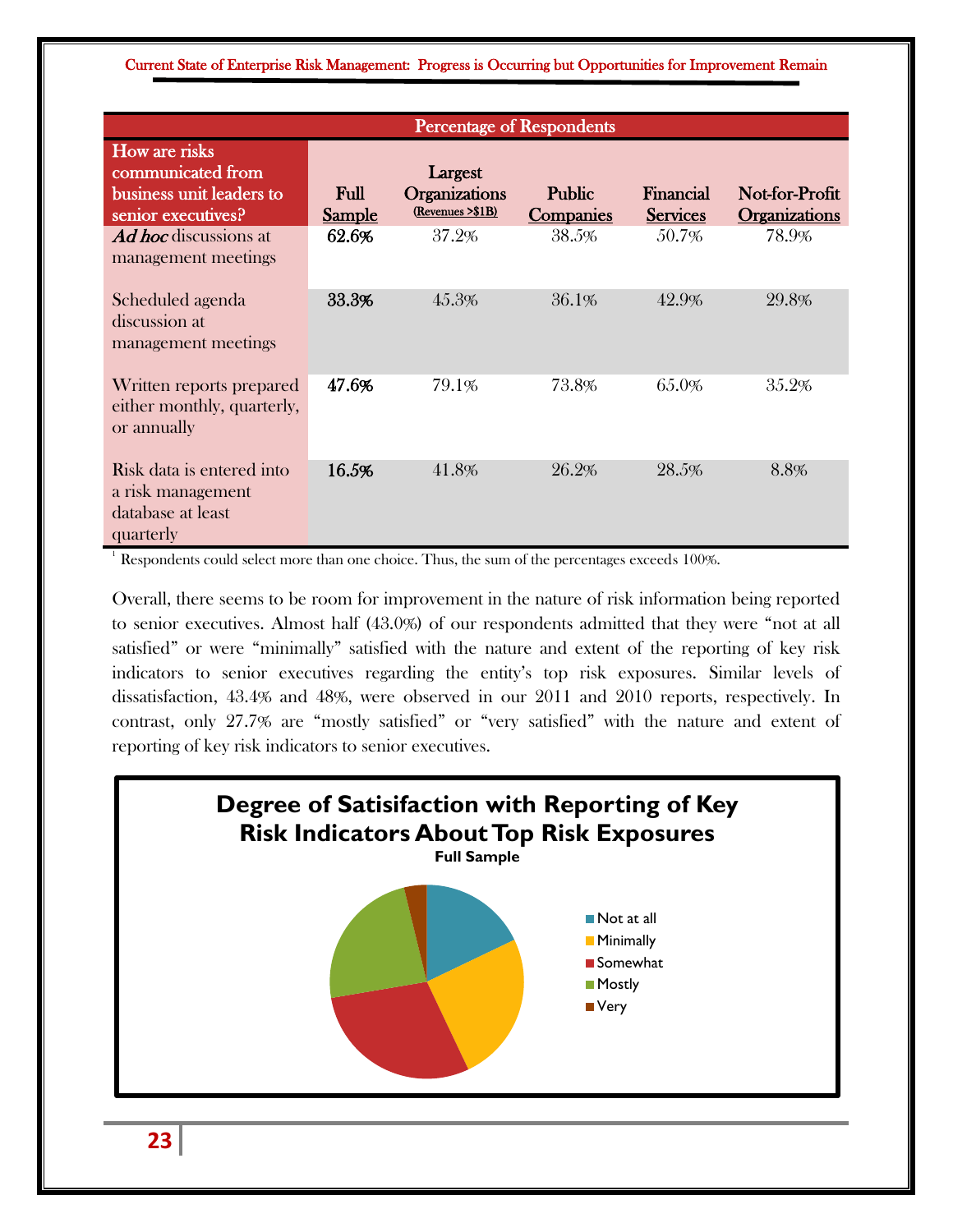Results are very different, however, for the largest organizations where almost half (48.3%) of the respondents are mostly satisfied or very satisfied with the nature and extent of reporting of key risk indicators to senior executives regarding the entity's top risk exposures. Just over one-third of public companies and financial services organizations report those levels of satisfaction with this type of reporting. Levels of satisfaction are lowest for not-for-profits where 62.7% are not-at-all or

only minimally satisfied with the nature and extent of their reporting of key risk indicators.

For the subset of publicly traded companies, we asked about the extent to which the organization's public disclosures of risks in their Form 10-K filing had increased

#### Almost half of the respondents are dissatisfied with the nature and extent of reporting of key risk indicators to senior executives regarding the entity's top risk exposures.

in the past five years. We found that one-third (34.1%) believed their disclosures had changed "mostly" while an additional 15.4% believed their disclosures had changed "extensively." We find these rates of change in disclosure noteworthy given that those same organizations indicated that the extent to which the volume and complexity of risks had increased over the past five years was "mostly" for 44.8% and "extensively" for 23.2%. Thus, the realization that the organization's risk profile has changed is also affecting its risk disclosures in the Form 10-K.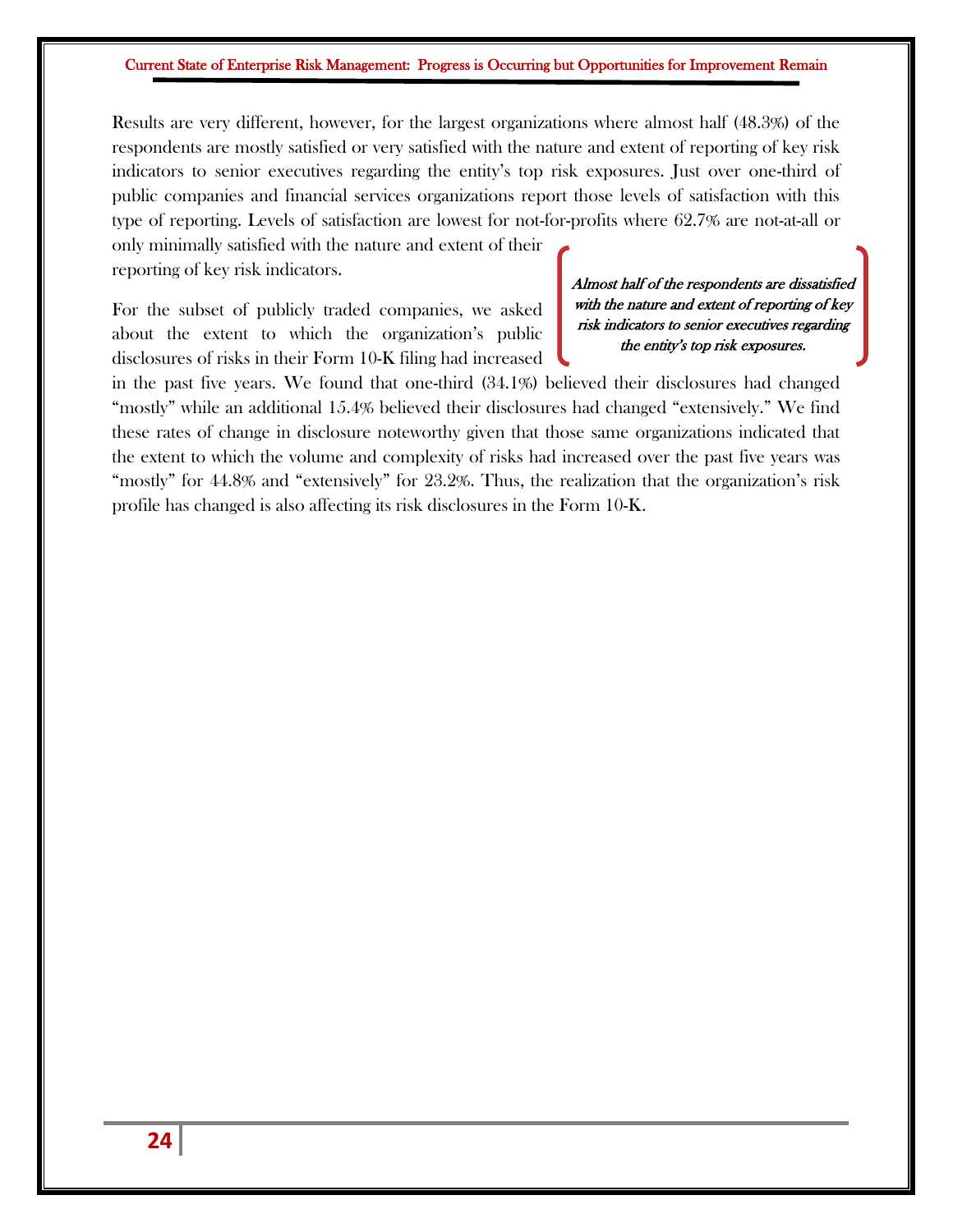### Board of Director Involvement in Enterprise Risk Oversight

Regulators and other corporate governance proponents have placed a number of expectations on boards for effective risk oversight. The New York Stock Exchange (NYSE) Governance Rules place responsibility for risk oversight on the audit committee, credit rating agencies, such as Standard & Poor's, evaluate the engagement of the board in risk oversight as part of their credit rating assessments, the SEC requires boards of public companies to disclose in proxy statements to shareholders the board's role in risk oversight, and the Dodd-Frank legislation imposes requirements for boards of the largest financial institutions to create board-level risk committees. While many of these are targeted explicitly to public companies, expectations are gradually being recognized as best practices for board governance causing a trickle-down effect on all types of organizations, including not-for-profits.

To shed some insight into current practices, we asked respondents to provide information about how their organization's board of directors has delegated risk oversight to board level committees. We found that only 45.9% of the respondents in the full sample indicated that their boards have formally assigned risk oversight responsibility to a board committee. This is noticeably different from the largest organizations, public companies, and financial services organizations where 80.7%,

Just under half of the boards in the full sample have formally assigned risk oversight responsibilities to a board committee; however, board delegation to a committee is noticeably more common for the largest organizations, public companies, and financial services organizations.

82.0%, and 71.5% respectively, of those organizations' boards note they have assigned to a board committee formal responsibility for overseeing management's risk assessment and risk management processes. For those boards that have assigned formal risk oversight to a committee, most are assigning that task to the audit committee.

In light of these formal committee assignments for oversight of the enterprise's risk management processes, we asked to what extent the full board reviews and discusses in a specific meeting the top risk exposures facing the organizations. Surprisingly, just over half (58.8%) of those in the full sample indicate that the full board has those discussions on a formal basis. However, as shown by the table below, boards of the largest organizations and public companies are much more likely to discuss in a specific meeting the top risk exposures facing the organization.

| <b>Percentage of Respondents</b>                                                                                              |                |                                                     |                                   |                              |                                        |  |  |
|-------------------------------------------------------------------------------------------------------------------------------|----------------|-----------------------------------------------------|-----------------------------------|------------------------------|----------------------------------------|--|--|
| Percentage of organizations<br>where the                                                                                      | Full<br>Sample | Largest<br><b>Organizations</b><br>(Revenues >\$1B) | <b>Public</b><br><b>Companies</b> | Financial<br><b>Services</b> | Not-for-Profit<br><b>Organizations</b> |  |  |
| <b>Board of Directors reviews and</b><br>discusses in a specific meeting<br>the top risk exposures facing<br>the organization | 58.8%          | 78.2%                                               | 80.6%                             | 68.6%                        | 37.9%                                  |  |  |

**25**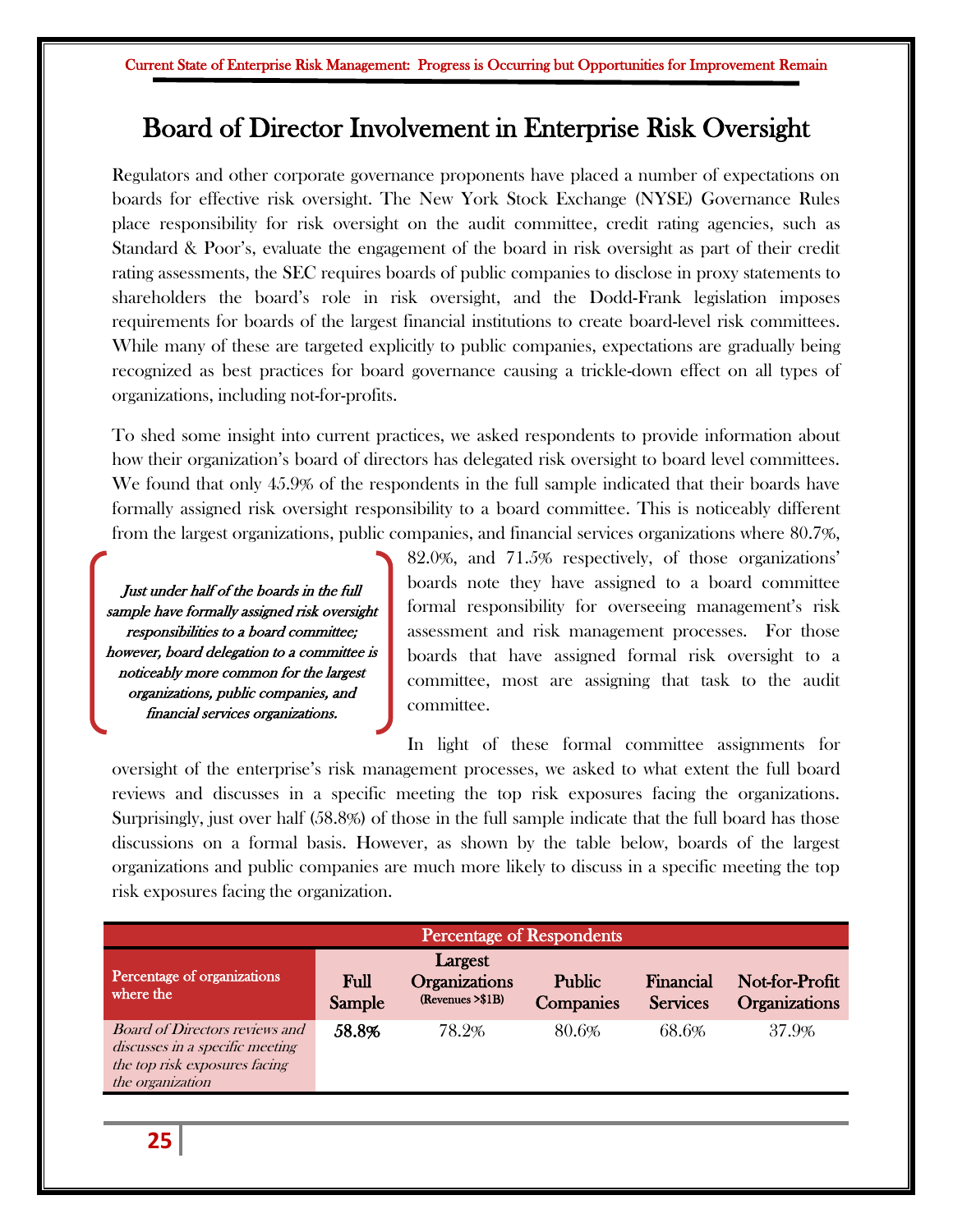As illustrated by the graph below, a growing percentage of organizations provide a formal report at least annually to the board of directors or one of its committees describing the entity's top risk exposures. In 2009, we found that 26.3% of organizations provided that kind of information to the board at least annually. By 2012, that had risen to 49.9% of organizations surveyed.



As illustrated by the chart below, an overwhelming percentage (85.2%) of large organizations and public companies (79.2%) formally report top risk exposures to the board of directors or one of its committees at least annually. This is higher than what we found in our 2011 study where 61.3% of large organizations and 72.5% of public companies provided those reports to the board.

In 2012, just over two-thirds of financial services organizations formally report top risk exposures to the board; however just over one-third of not-for-profit organizations do so.

|                                                                                            |                |                                                      | <b>Percentage of Respondents</b> |                              |                                            |
|--------------------------------------------------------------------------------------------|----------------|------------------------------------------------------|----------------------------------|------------------------------|--------------------------------------------|
|                                                                                            | Full<br>Sample | Largest<br><b>Organizations</b><br>(Revenues > \$1B) | Public<br><b>Companies</b>       | Financial<br><b>Services</b> | Not-For-<br>Profit<br><b>Organizations</b> |
| Percentage that formally<br>report top risk exposures<br>to the board at least<br>annually | 49.9%          | 85.2%                                                | 79.2%                            | 67.9%                        | 36.2%                                      |

We also asked about the number of risk exposures that are typically presented to the board or one of its committees. As illustrated in the table on the next page, the full sample and not-for-profit organizations are more likely to report less than 5 risk exposures to the board. However, two-thirds or more of the large organizations, public companies, and financial services organizations formally report between 5 and 19 risks to the board.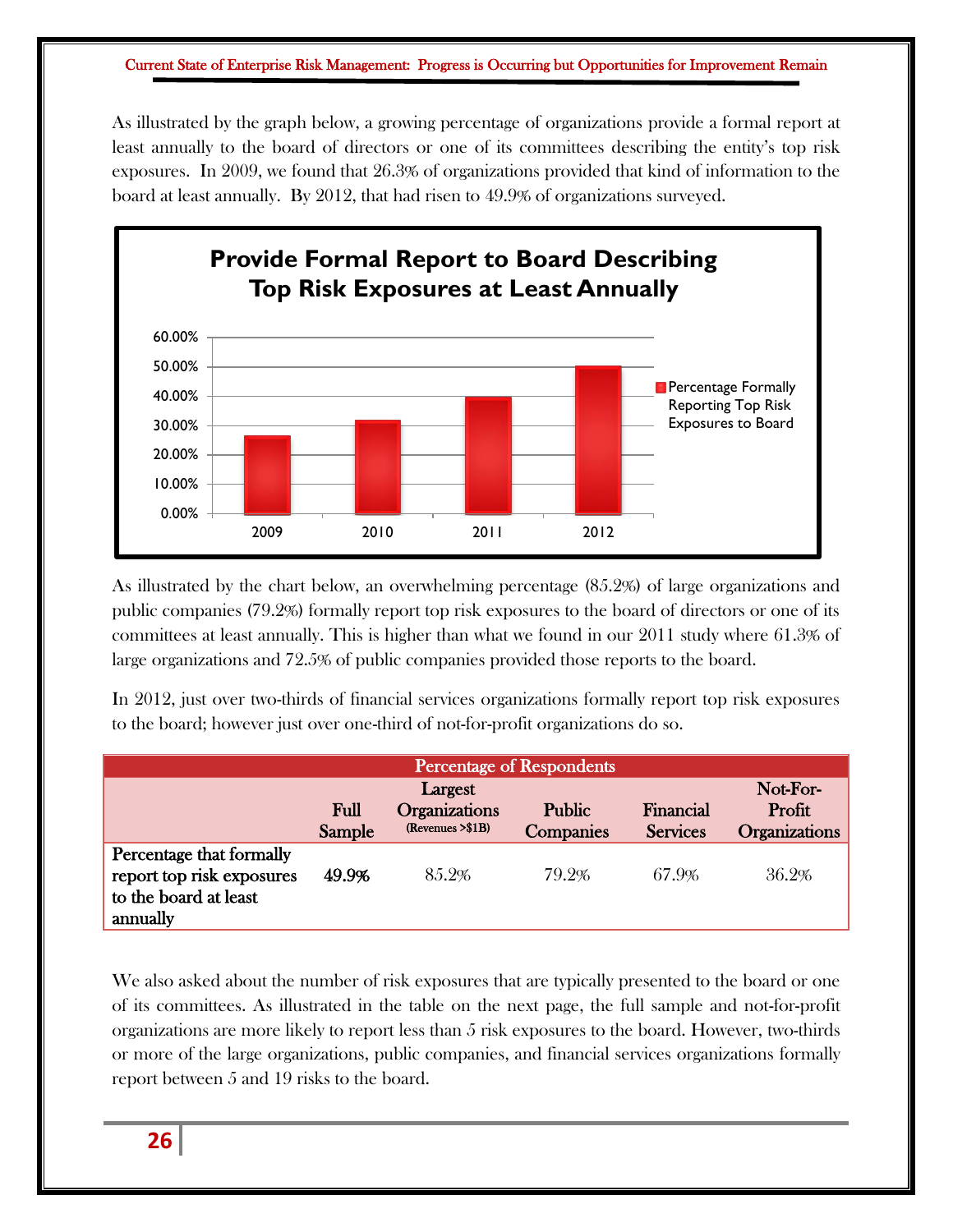|                                                                                                                                              |                | Percentage of Respondents                           |                            |                              |                                        |
|----------------------------------------------------------------------------------------------------------------------------------------------|----------------|-----------------------------------------------------|----------------------------|------------------------------|----------------------------------------|
| Percentage of organizations<br>reporting the following number of<br>risk exposures to the board of<br>directors or one of its<br>committees: | Full<br>Sample | Largest<br><b>Organizations</b><br>(Revenues >\$1B) | <b>Public</b><br>Companies | Financial<br><b>Services</b> | Not-for-Profit<br><b>Organizations</b> |
| Less than 5 risks                                                                                                                            | 42.9%          | 10.7%                                               | 14.3%                      | 24.4%                        | 64.8%                                  |
| Between 5 and 9 risks                                                                                                                        | 25.3%          | 32.1%                                               | 33.6%                      | 33.3%                        | 16.7%                                  |
| Between 10 and 19 risks                                                                                                                      | 24.5%          | 45.2%                                               | 38.7%                      | 31.1%                        | 13.0%                                  |
| More than 20 risks                                                                                                                           | 7.3%           | 11.9%                                               | 13.4%                      | 11.1\%                       | 5.6%                                   |

In a separate question, we asked about the extent that the board formally discusses the top risk exposures facing the organization when the board discusses the organization's strategic plan. We found that only 44.7% indicated those discussions about top risk exposures in the context of strategic planning are "mostly" or "extensively." When we separately analyzed this for the largest organizations, public companies, and financial services entities, we did find that those boards were much more likely to integrate their discussions of the top risk exposures as part of their discussion of the organization's strategic plan as documented in the table below.

| <b>Percentage of Respondents</b>                                                                                                                    |                |                                                     |                            |                              |                                        |  |  |  |
|-----------------------------------------------------------------------------------------------------------------------------------------------------|----------------|-----------------------------------------------------|----------------------------|------------------------------|----------------------------------------|--|--|--|
| Extent to which top risk<br>exposures are formally<br>discussed by the Board of<br>Directors when they discuss the<br>organization's strategic plan | Full<br>Sample | Largest<br><b>Organizations</b><br>(Revenues >\$1B) | Public<br><b>Companies</b> | Financial<br><b>Services</b> | Not-for-Profit<br><b>Organizations</b> |  |  |  |
| "Extensively"                                                                                                                                       | 11.7%          | 15.9%                                               | 16.8%                      | 13.5%                        | 6.8%                                   |  |  |  |
| "Mostly"                                                                                                                                            | 33.0%          | 51.1\%                                              | 47.2%                      | 44.7%                        | 22.0%                                  |  |  |  |
| Combined                                                                                                                                            | 44.7%          | 67.0%                                               | 64.0%                      | 58.2%                        | 28.8%                                  |  |  |  |

Despite the noticeably higher percentages of boards that discuss risk exposures in the context of strategic planning for the largest organizations and public companies, the fact that one-third of those organizations are not having these kinds of discussions suggests that there is still room for improvement in how risk oversight efforts and strategic planning are integrated. Given the fundamental relationship between risk and return, it would seem that these kinds of discussions should occur in all organizations. Thus, there appears to be a continued disconnect between the oversight of risks and the design and execution of the organization's strategic plan.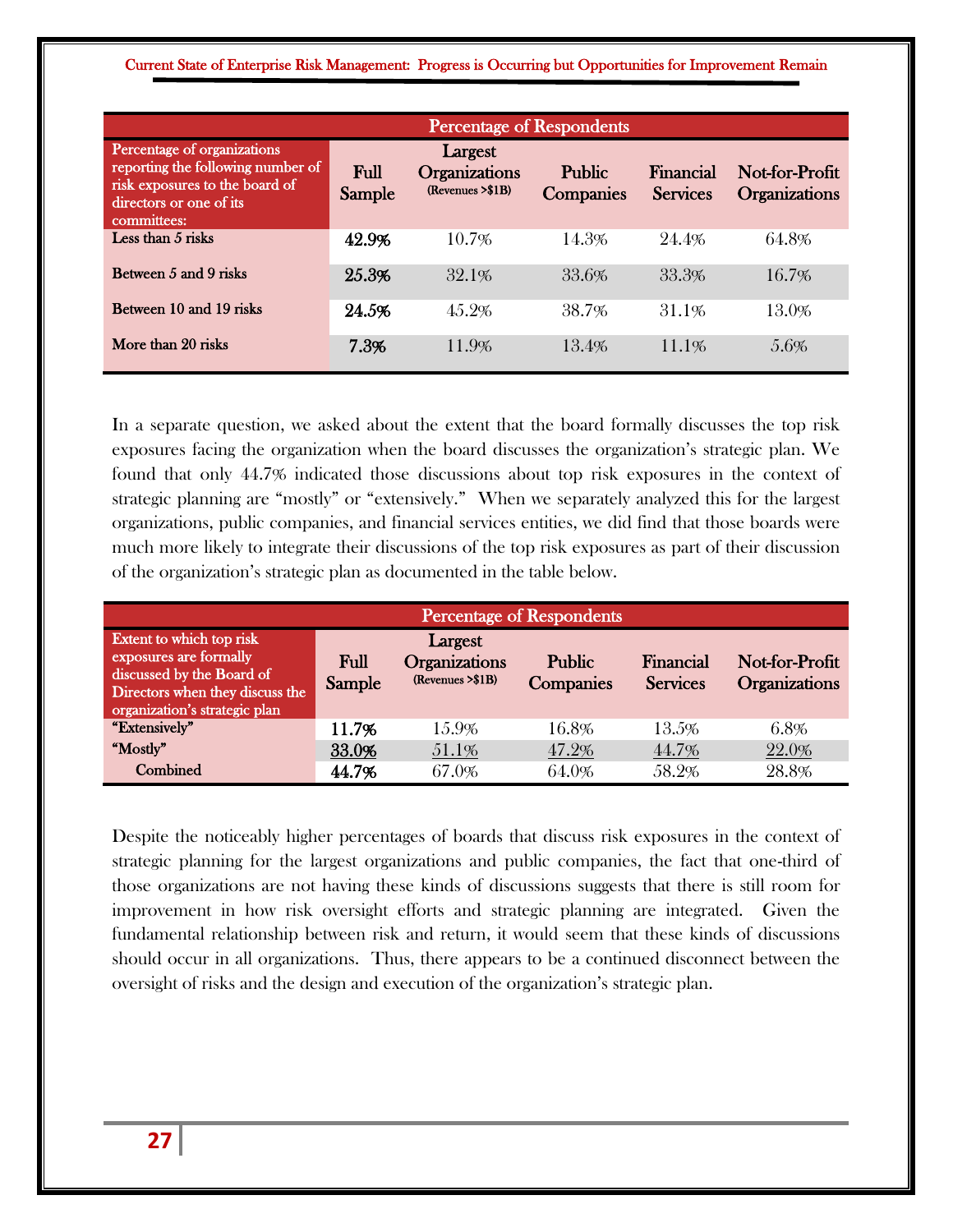### Integration of Risk Oversight and Strategic Planning

The continued economic crisis highlights the increasing importance of more explicit focus on the interrelationship of risk taking and strategy execution. We asked several questions to obtain information about the intersection of risk management and strategy in the organizations we surveyed.

We found that 37.1% of organizations in our full sample currently do no formal assessments of emerging strategic, market, or industry risks. The lack of these emerging risk assessments is greatest for not-for-profit organizations where we found that 48.3% of those organizations have no formal assessments of those types of risks. The largest organizations, public companies, and financial services organizations are much more likely to consider emerging strategic, market, and industry risks, where only 8.2%, 14.9%, and 22.3% of those organizations, respectively, have no formal assessments of these kinds of emerging risks.

Of those in the full sample that do attempt to assess strategic risks, most do so in a predominantly qualitative (24.4%) manner or by using a blend of qualitative and quantitative assessment tools

(26.5%). This dominance of a qualitative approach holds true for the subgroups (largest organizations, public companies, and financial services entities) as well.

Just over one-third of organizations in our survey do no formal assessments of strategic, market, or industry risks.

Similarly, 33.4% of those surveyed also fail to conduct any formal assessments of operational/supply chain related risks and 33.4% fail to formally assess reputational and political risks.

The risk areas with greater frequencies of formal assessment appear to be those related to financing/investing/financial reporting risks, information technology risks, and legal/regulatory risks. For financing/investing/financial reporting risks, 76.8% of respondents indicated that they do some form of assessment, with 43.2% indicating that their assessments of those risks are mostly quantitative. While the percentages of respondents who formally assess information technology risks and legal/regulatory risks are much higher than the percentage of respondents assessing strategic, operational/supply chain, and reputational/political risks, the assessments tend to be mostly qualitative assessments, not quantitative assessments. This is what we found in our 2009, 2010, and 2011 reports as well.

Even though the majority of organizations appear to be fairly unstructured, casual, and somewhat ad hoc in how they identify, assess, and monitor key risk exposures, responses to several questions indicate a high level of confidence that risks are being strategically managed in an effective manner. We asked several questions to gain a sense for how risk exposures are integrated into an organization's strategy execution. Over 51% of our respondents believe that existing risk exposures are considered "mostly" or "extensively" when evaluating possible new strategic initiatives and about one-third of the respondents believe that their organization has articulated its appetite for or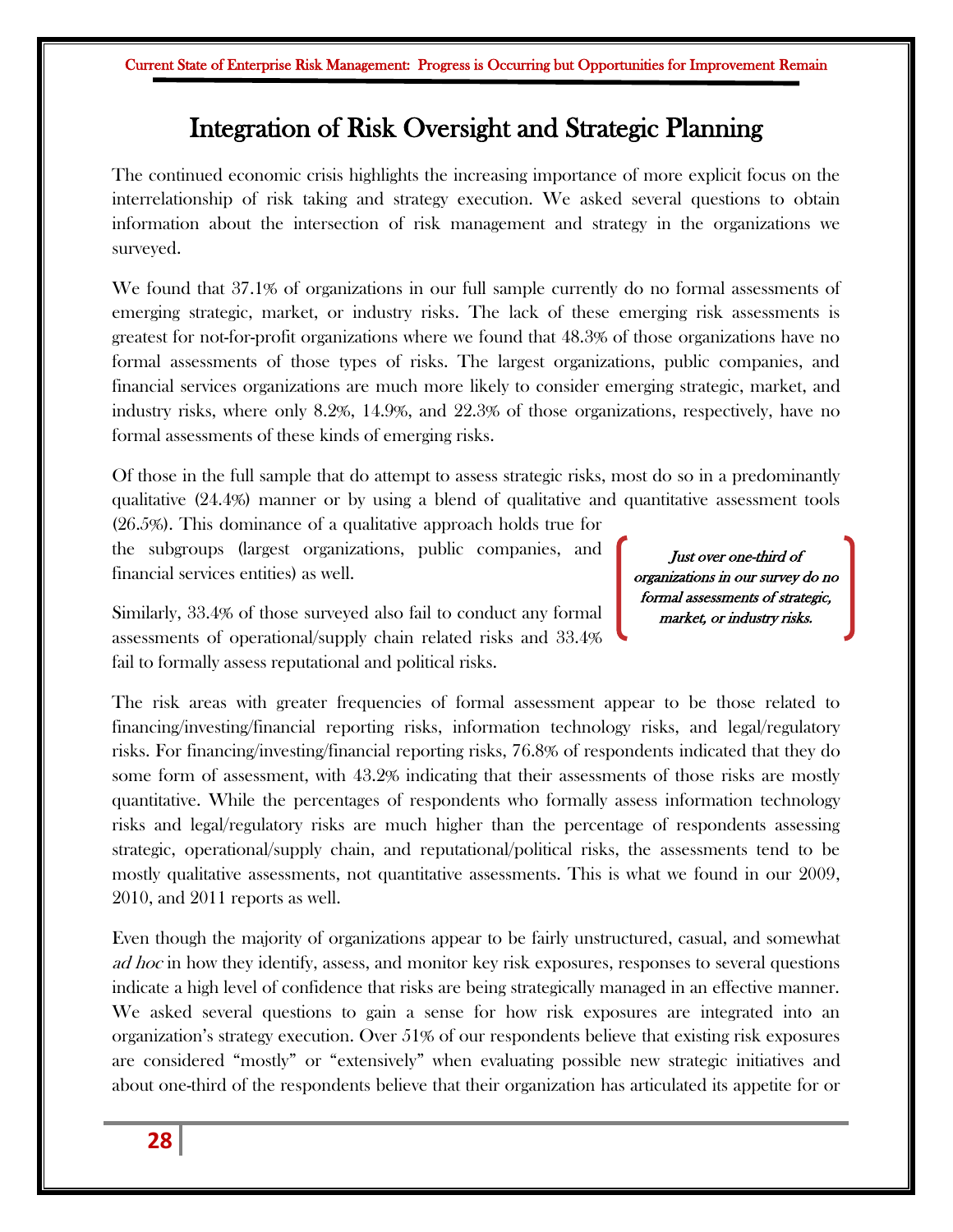tolerance of risks in the context of strategic planning "mostly" or "extensively." And, 38% of the respondents indicate that risk exposures are considered "mostly" or "extensively" when making capital allocations to functional units. Just under half (48.6%) of organizations do not "mostly" or "extensively" consider existing risk exposures when evaluating new strategic initiatives.

These results suggest that there is still opportunity for improvement in better integrating risk oversight with strategic planning. Given the importance of considering the relationship of risk and return, it would seem that all organizations should "extensively" consider existing risk exposures in the context of strategic planning. Similarly, almost two-thirds of organizations in our full sample have not articulated its appetite for risk-taking in the context of strategic planning. Without doing so, how do boards and senior executives know whether the extent of risk-taking in the pursuit of strategic objectives is within the bounds of acceptability for key stakeholders?

|                                                                                                                |          | Percentages   |          |
|----------------------------------------------------------------------------------------------------------------|----------|---------------|----------|
| <b>Extent that</b>                                                                                             |          |               |          |
|                                                                                                                | "Mostly" | "Extensively" | Combined |
| Existing risk exposures are considered when<br>evaluating possible new strategic initiatives                   | 37.7%    | 13.7%         | 51.4%    |
| Organization has articulated its appetite for or<br>tolerance of risks in the context of strategic<br>planning | 28.5%    | 6.6%          | 35.1%    |
| Risk exposures are considered when making<br>capital allocations to functional units                           | 27.8%    | 10.2%         | 38.0%    |

Responses to the question about the extent respondents believe the organization's risk management process is a proprietary strategic tool that provides unique competitive advantage provide insight about how risk management is viewed in those organizations. Over half responded to that question by indicating "not at all" or "minimally." Interestingly, the assessment of the strategic value of the organization's risk management process was relatively low and not significantly different for the largest organizations, public companies, and financial services organizations. Thus, there may be a lack of understanding of how an effective ERM process can be informative to management as they execute their strategic plan, and/or the organization has not developed its process well enough to consider it a proprietary strategic tool.

|                                         | Not at All | <b>Minimally</b> | <b>Somewhat</b> | Mostly | <b>Extensively</b> |
|-----------------------------------------|------------|------------------|-----------------|--------|--------------------|
| To what extent do you believe the       |            |                  |                 |        |                    |
| organization's risk management          | 32.6%      | 26.1%            | 25.4%           | 12.8%  | 3.1%               |
| process is a proprietary strategic tool |            |                  |                 |        |                    |
| that provides unique competitive        |            |                  |                 |        |                    |
| advantage?                              |            |                  |                 |        |                    |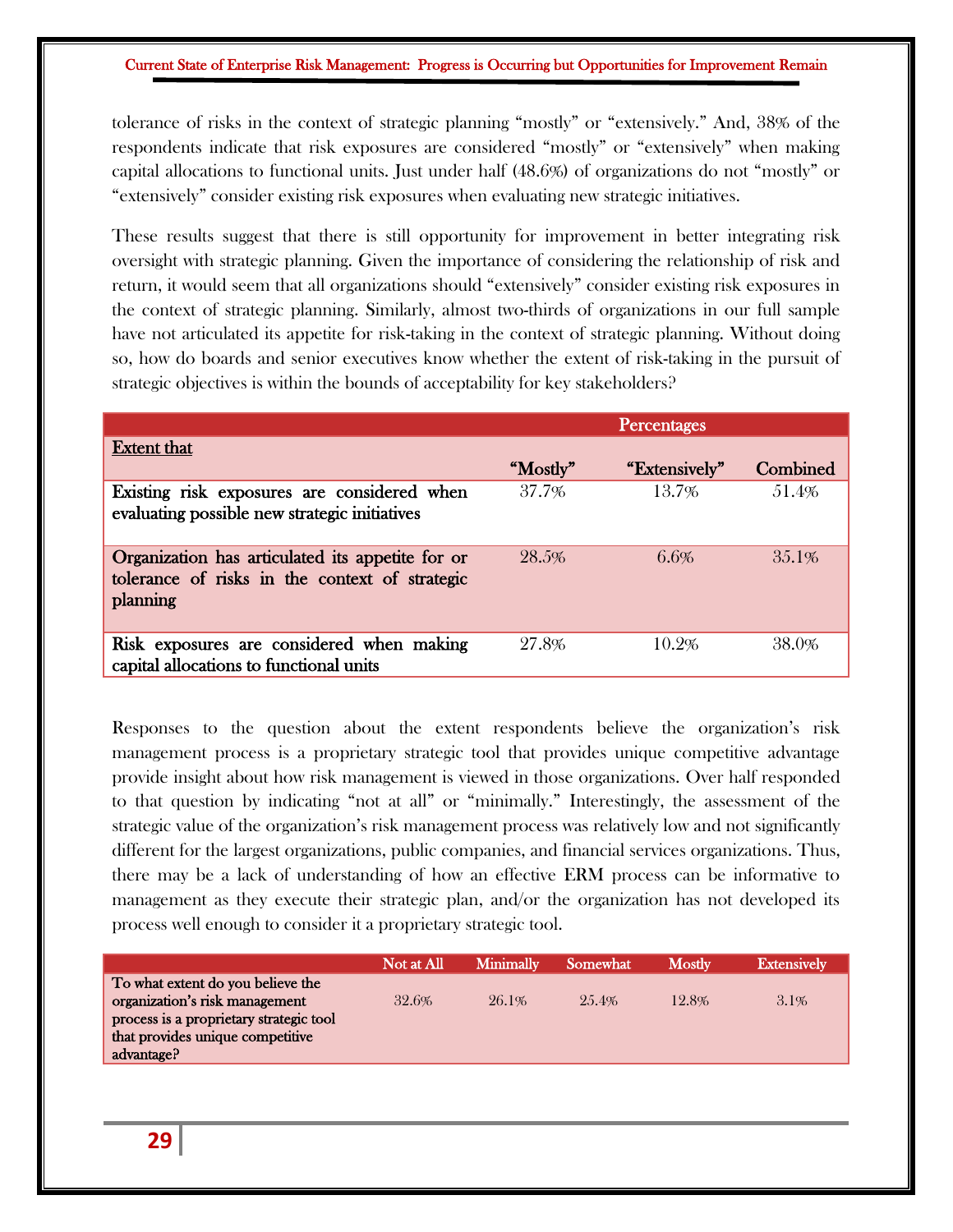### Linkage of Risk Oversight and Compensation

The linkage between executive compensation and risk oversight is also receiving more attention. In fact, the SEC's proxy disclosure rules require public companies to provide information about the relation between compensation policies and risk management and risk-taking incentives that can affect the company's risks, if those compensation policies and practices create risks that are reasonably likely to have a material adverse effect on the company. Shareholder activism and negative media attention are also creating more pressure for boards of directors to consider how existing compensation arrangements might contribute to excessive risk-taking on the part of management.

Emerging best practices are identifying ways in which boards can more explicitly embed risk oversight into management compensation structures. Ultimately, the goal is to link risk management capabilities to individual performance assessments so that the relationship between risk and return is more explicit. For enterprise-wide risk oversight to be sustainable for the long term, members of the management team must be incented to embrace this holistic approach to risk oversight. These incentives should be designed to encourage proactive management of risks under their areas of responsibility as well as to enhance timely and transparent sharing of risk knowledge.

We asked respondents about the extent to which risk management activities are an explicit component of determining management performance compensation. We found that in 26.0% of the organizations surveyed, risk management is "not at all" a component of the performance compensation and for another 30.2% the component is only "minimally" considered. Thus, in over half of the organizations surveyed, the extent that risk management activities are an explicit component in determining management compensation is non-existent or minimal.

| <b>Percentage of Respondents</b><br>Selecting "Mostly" or "Extensively"                                                             |                |                                                     |                                   |                              |                                        |  |  |
|-------------------------------------------------------------------------------------------------------------------------------------|----------------|-----------------------------------------------------|-----------------------------------|------------------------------|----------------------------------------|--|--|
| To what extent are risk<br>management activities an<br>explicit component in<br>determining management<br>performance compensation? | Full<br>Sample | Largest<br><b>Organizations</b><br>(Revenues >\$1B) | <b>Public</b><br><b>Companies</b> | Financial<br><b>Services</b> | Not-for-Profit<br><b>Organizations</b> |  |  |
| Not at All                                                                                                                          | 26.0%          | 15.1%                                               | 15.4%                             | 12.1%                        | 33.9%                                  |  |  |
| Minimally                                                                                                                           | 30.2%          | 29.1%                                               | 27.6%                             | 27.7%                        | 42.4%                                  |  |  |
| Combined                                                                                                                            | 56.2%          | 44.2%                                               | 43.0%                             | 39.8%                        | 76.3%                                  |  |  |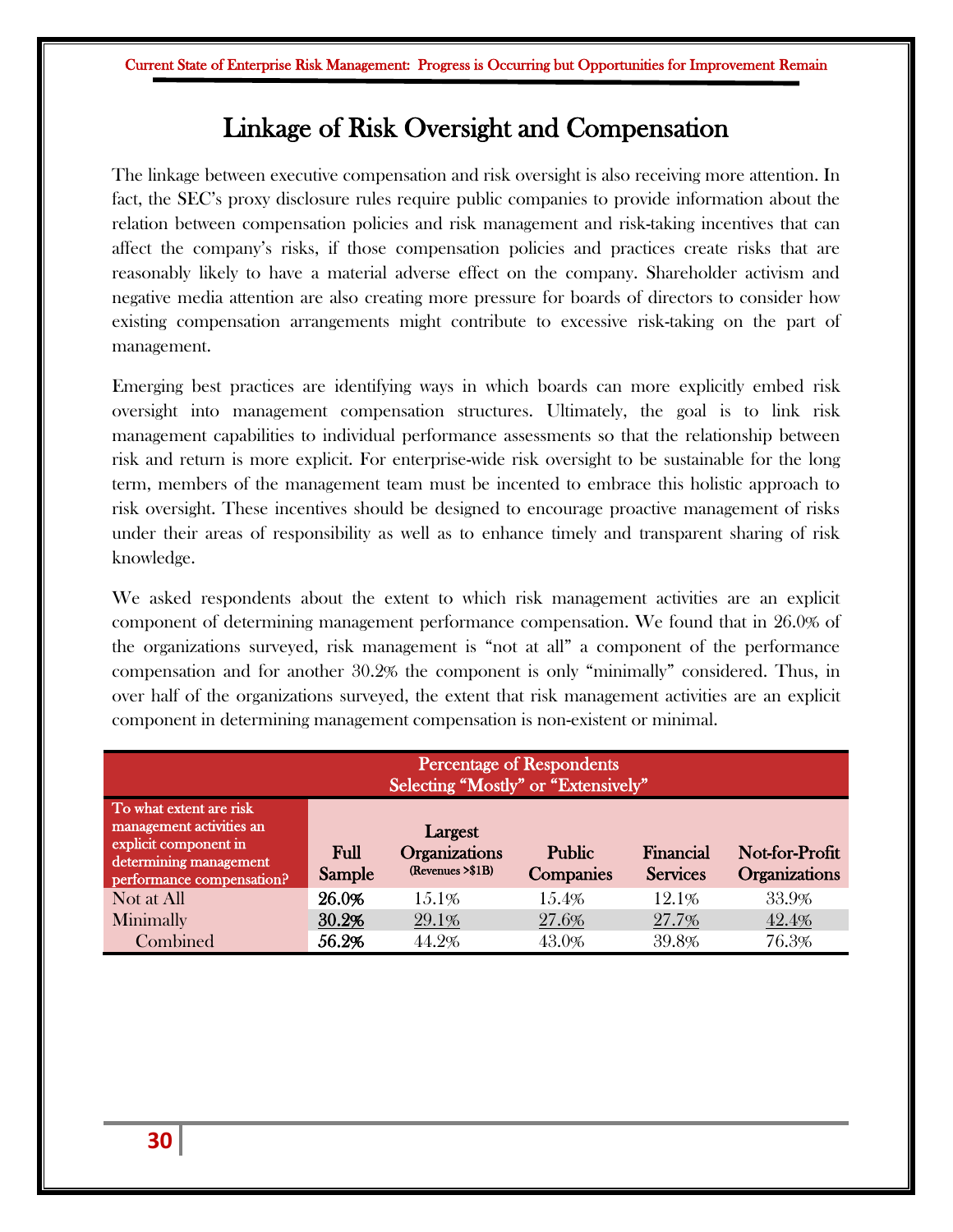While the largest organizations, public companies, and financial services entities are more likely to factor risk management activities into performance compensation, around 40% of those subsets of our sample are "not at all" or only "minimally" doing so as illustrated by the table on the prior page. The increasing focus on compensation and risk-taking should lead more organizations over time to consider modifications to their compensation policies and procedures.

> Most organizations do not include risk management activities as an explicit component in determining management compensation.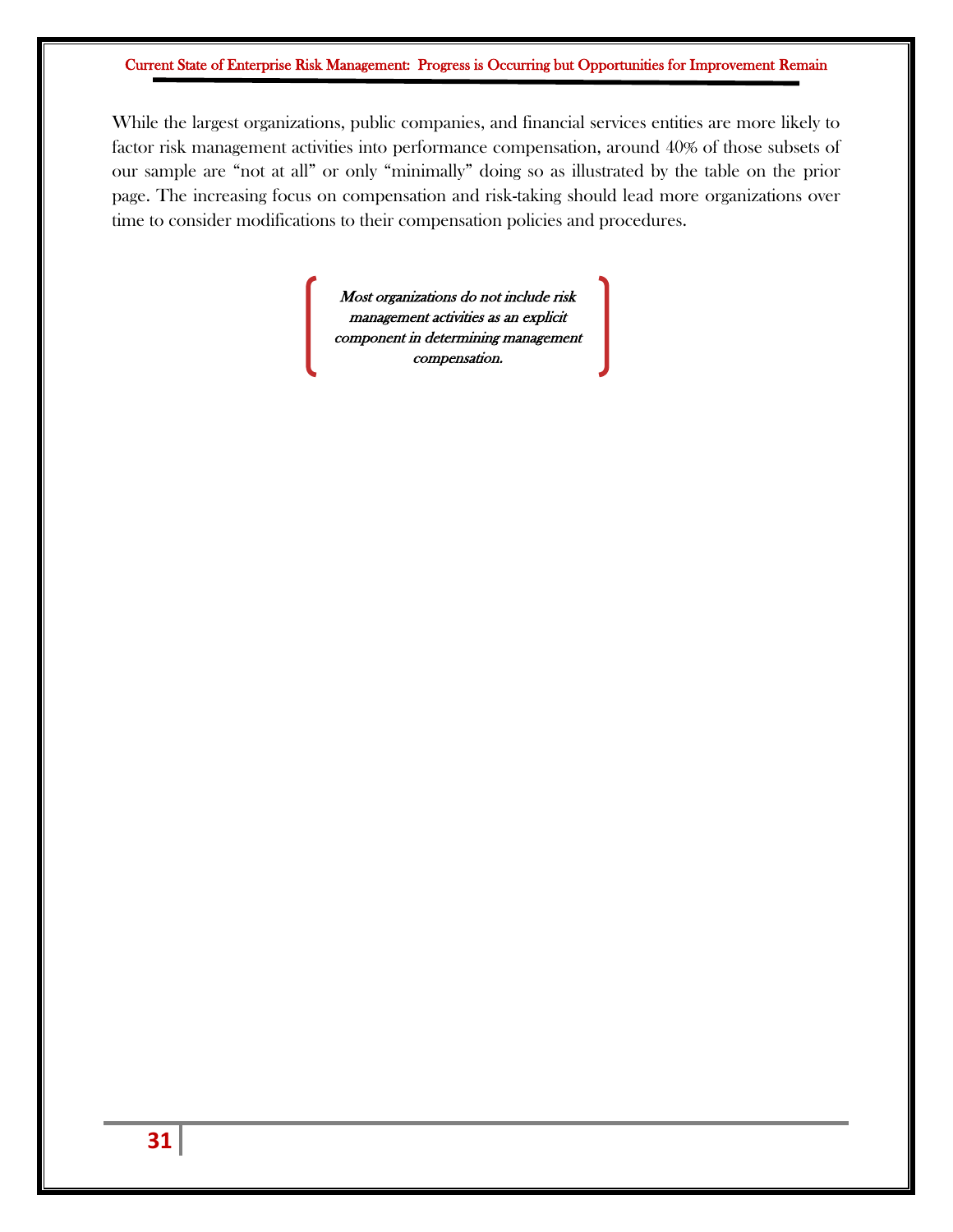### Barriers to Progress

While our analysis suggests that organizations have made advancements in how they identify, assess, and manage key risks, there is still plenty of room for improvement. In some ways it is encouraging to see that level of progress; however, given the significant global financial, economic, and political challenges that have been in play since 2008, it is discouraging to see the lack of progress for many organizations in developing robust, systematic processes to oversee an entity's most significant risk exposures. There appear to be several perceived impediments that prevent management from taking the necessary actions to strengthen their approach to risk oversight.

We asked respondents whose organizations have not yet implemented an enterprise-wide risk management process to provide some perspective on that decision. While respondents could indicate more than one impediment, the most common response (in 55.6% of the cases) was that they believe "risks are monitored in other ways besides ERM." This strikes us as interesting and paradoxical, given the lack of risk oversight infrastructure highlighted by the data discussed in the prior pages of this report. It begs the question, "so what processes are in place to help management and the board keep its eyes on emerging, strategic risks.<sup>9"</sup>

The next most common responses were "too many pressing needs" and "no requests to change our risk management approach" noted by 37.9% and 37.5%, respectively, of respondents in the full sample. Twenty-nine percent of those same respondents also noted that there is "no one to lead the effort" while 25.4% reported a belief that they "do not see benefits exceeding the costs."

These findings are similar to those reported in our 2011, 2010, and 2009 reports. So, there has been little change in the nature of barriers to embracing an ERM approach to risk oversight. Instead, there appears to be a strong confidence that existing risk management processes are adequate to address the risks that may arise, even though just under half of the full sample describe their risk oversight processes as very immature or minimally mature, and a large proportion of our respondents indicated an overall dissatisfaction with their current approach to the reporting of information to senior executives about top risk exposures.

Respondents provided more depth about some of the primary barriers. The table on the next page contains a summary of those that the respondents described as a "barrier" or "significant barrier." Competing priorities and a lack of sufficient resources appear to be the most common barriers to adopting an ERM approach to risk oversight. A lack of perceived value and a lack of visible ERM leadership among boards and senior executives also affect ERM implementation decisions. The ordering of these most common barriers is consistent with the ordering of results reported in our 2011, 2010, and 2009 reports. The results are also very similar for each of the subsets we examined (largest organizations, public companies only, and financial services). A higher percentage of not-for-profits (55.9%) related to the full sample noted that competing priorities are the primary barrier to their embrace of ERM.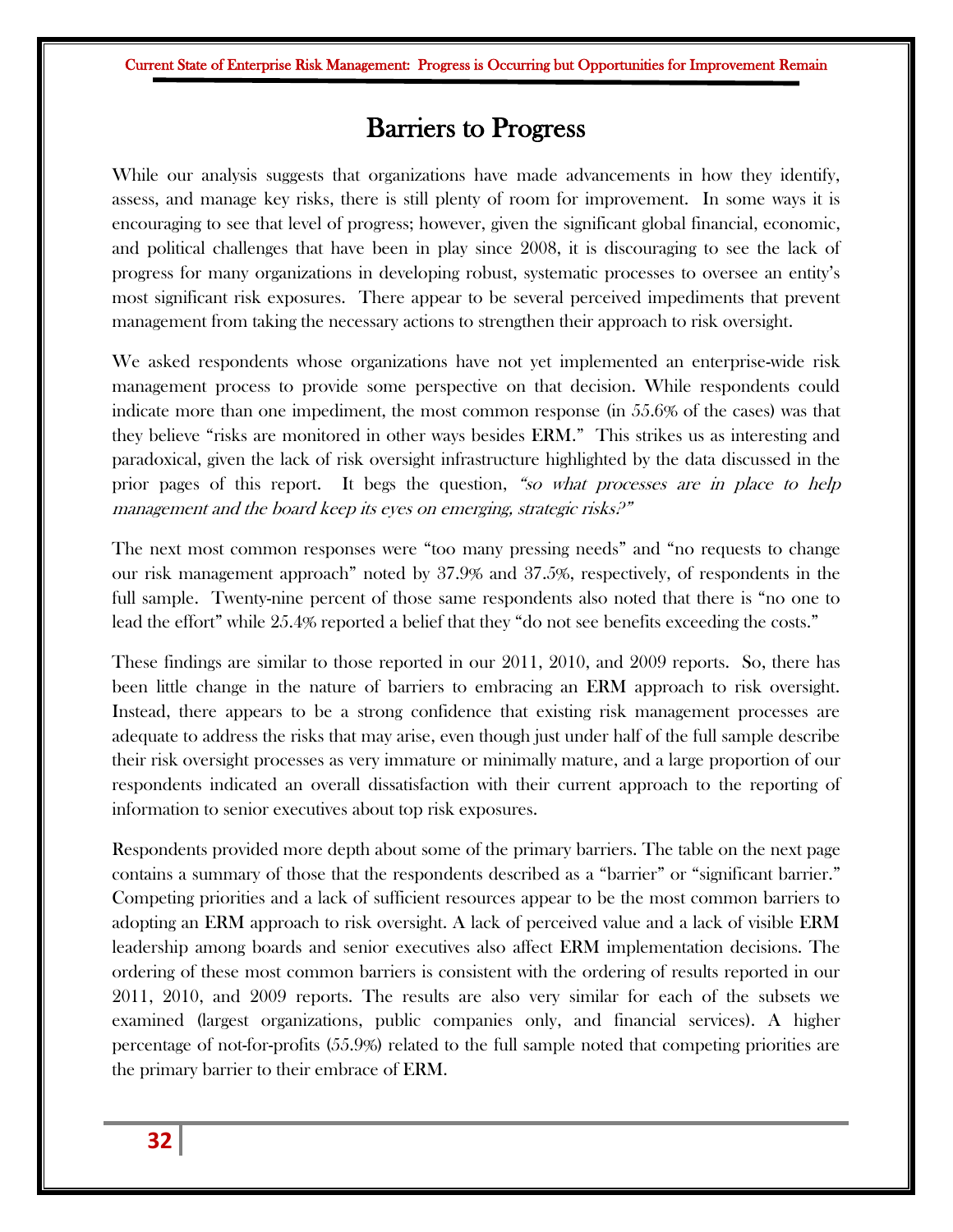|                                                     | <b>Percentage Believing Barrier is</b> |                          |                        |
|-----------------------------------------------------|----------------------------------------|--------------------------|------------------------|
| <b>Description of Barrier</b>                       | "Barrier"                              | "Significant<br>Barrier" | Combined<br>Percentage |
| <b>Competing priorities</b>                         | 25.5%                                  | 20.7%                    | 46.2%                  |
| <b>Insufficient resources</b>                       | 26.2%                                  | 17.3%                    | 43.5%                  |
| Lack of perceived value                             | 19.9%                                  | 13.8%                    | 33.7%                  |
| Perception ERM adds bureaucracy                     | 19.1%                                  | 10.9%                    | 30.0%                  |
| Lack of board or senior executive ERM<br>leadership | 13.5%                                  | 10.9%                    | 24.4%                  |
| Legal or regulatory barriers                        | 2.9%                                   | 1.2%                     | 4.1%                   |

Most organizations (63.2%) have not provided or only minimally provided training and guidance on risk management in the past two years for senior executives or key business unit leaders. This is similar for the largest organizations (where 43.6% provided no or only minimal training and guidance), public companies (47.6% provide no or minimal training and guidance), and financial services (44.7% provide no or minimal training and guidance). Training is least likely to be provided in not-for-profit organizations. Thus, while improvements have been made in the manner in which organizations oversee their enterprise-wide risks, the lack of robustness in general may be due to a lack of understanding of the key components of an effective enterprise-wide approach to risk oversight that some basic training and education might provide.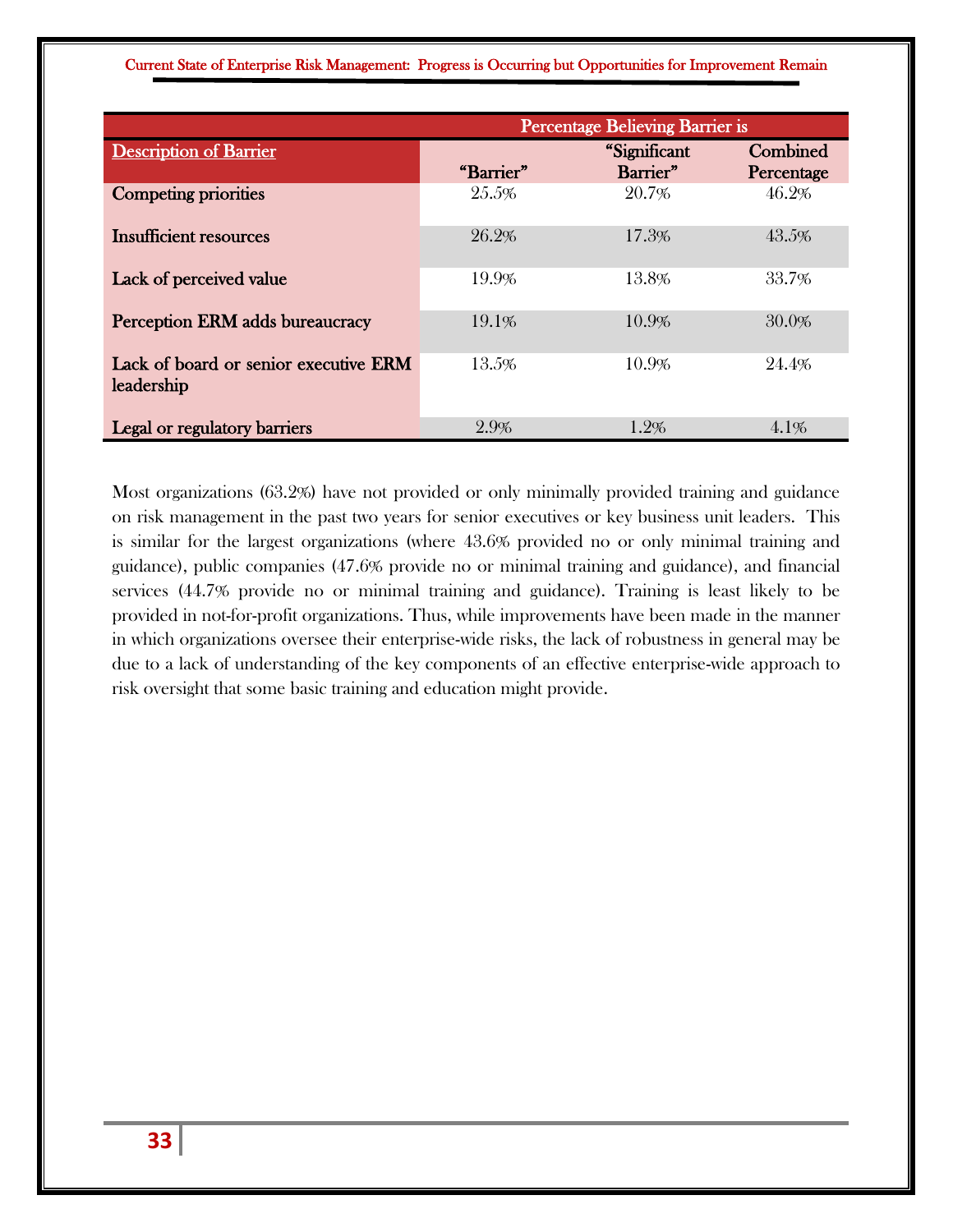### **Summary**

While we do notice a trend towards more advanced enterprise-wide risk oversight from 2009 through 2012, there continue to be opportunities for improvement in the robustness of those processes. Organizations agree that the volume and complexity of risks they face continue to increase over time and they often encounter significant operational surprises. What we do observe is that the largest organizations, public companies, and financial services entities are more advanced in their risk oversight processes than the full sample of organizations. Thus, enterprisewide risk management maturity does vary across different sizes and types of firms.

Results from all four years of our surveys continue to find that the approach to risk oversight in many organizations continues to be *ad hoc* and informal, with little recognized need for strengthened approaches to tracking and monitoring key risk exposures, especially emerging risks related to strategy. Even the large organizations, public companies, and financial services organizations admit that their risk management oversights are less than mature. The results from the survey suggest there may be a need for some entities to evaluate existing risk management processes in light of perceived increases in the volume and complexity of risks and operational surprises being experienced by management.

On a positive note, more organizations are investing in infrastructure to help strengthen their risk oversight efforts. A growing percentage has designated an individual to serve as chief risk officer or equivalent or they are increasing the use of internal management risk committees. Boards are often delegating risk oversight to one of the board's committees, with that being the audit committee most frequently.

There may be opportunities to better connect risk oversight and strategic planning efforts. Almost half admitted that they were "not at all" or "minimally" satisfied with the nature and extent of reporting of key risk indicators to senior executives regarding top risk exposures.

There are a number of resources available to executives and boards to help them understand their responsibilities for risk oversight and effective tools and techniques to help them in those activities (see for example, the ERM Initiative's Web site – http:/[/www.erm.ncsu.edu](http://www.erm.ncsu.edu/)). As expectations for more effective enterprise-wide risk oversight continue to unfold, it will be interesting to continue to track changes in risk oversight procedures over time.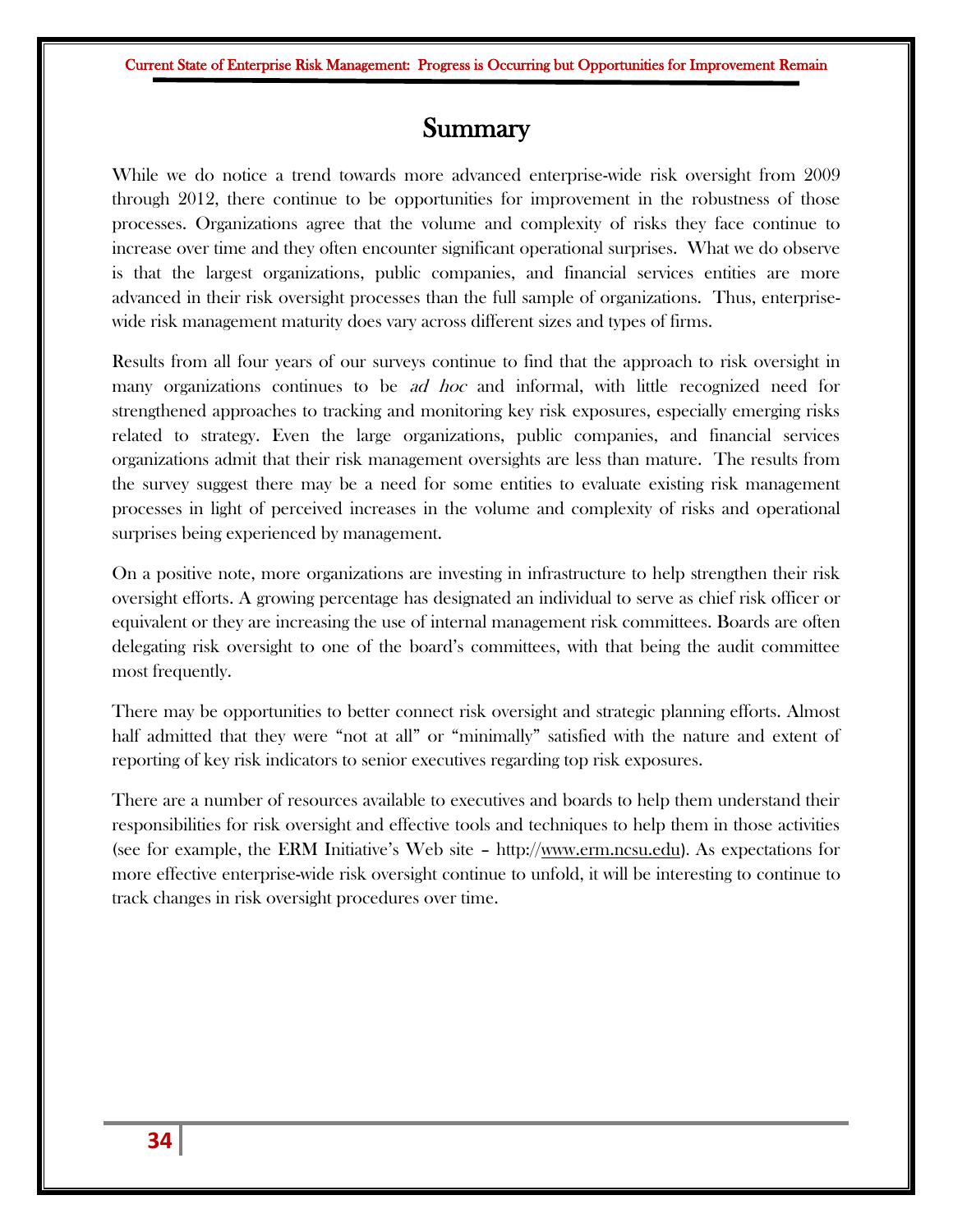### Appendix A: Description of Enterprise Risk Management (ERM)

An enterprise risk management (ERM) approach emphasizes a top-down view of the inventory of key risk exposures potentially affecting an enterprise's ability to achieve its objectives. Boards and senior executives seek to obtain knowledge of these risks with the goal of preserving and enhancing stakeholder value.

Committee of Sponsoring Organizations of the Treadway Commission's (COSO's) *Enterprise* **Risk Management – Integrated Framework** defines ERM as follows:

"Enterprise risk management is a process, effected by an entity's board of directors, management and other personnel, applied in strategy setting and across the enterprise, designed to identify potential events that may affect the entity, and manage risks to be within its risk appetite, to provide reasonable assurance regarding the achievement of entity objectives."

#### COSO's Enterprise Risk Management – Integrated Framework (2004)

ERM is a formal process that is enterprise-wide and addresses risks in a portfolio manner, where interactions among risks are considered.

Because the term "ERM" is used often, but not necessarily consistently understood, we provided respondents (as we did for the 2009, 2010, and 2011 reports) COSO's definition of enterprise risk management.